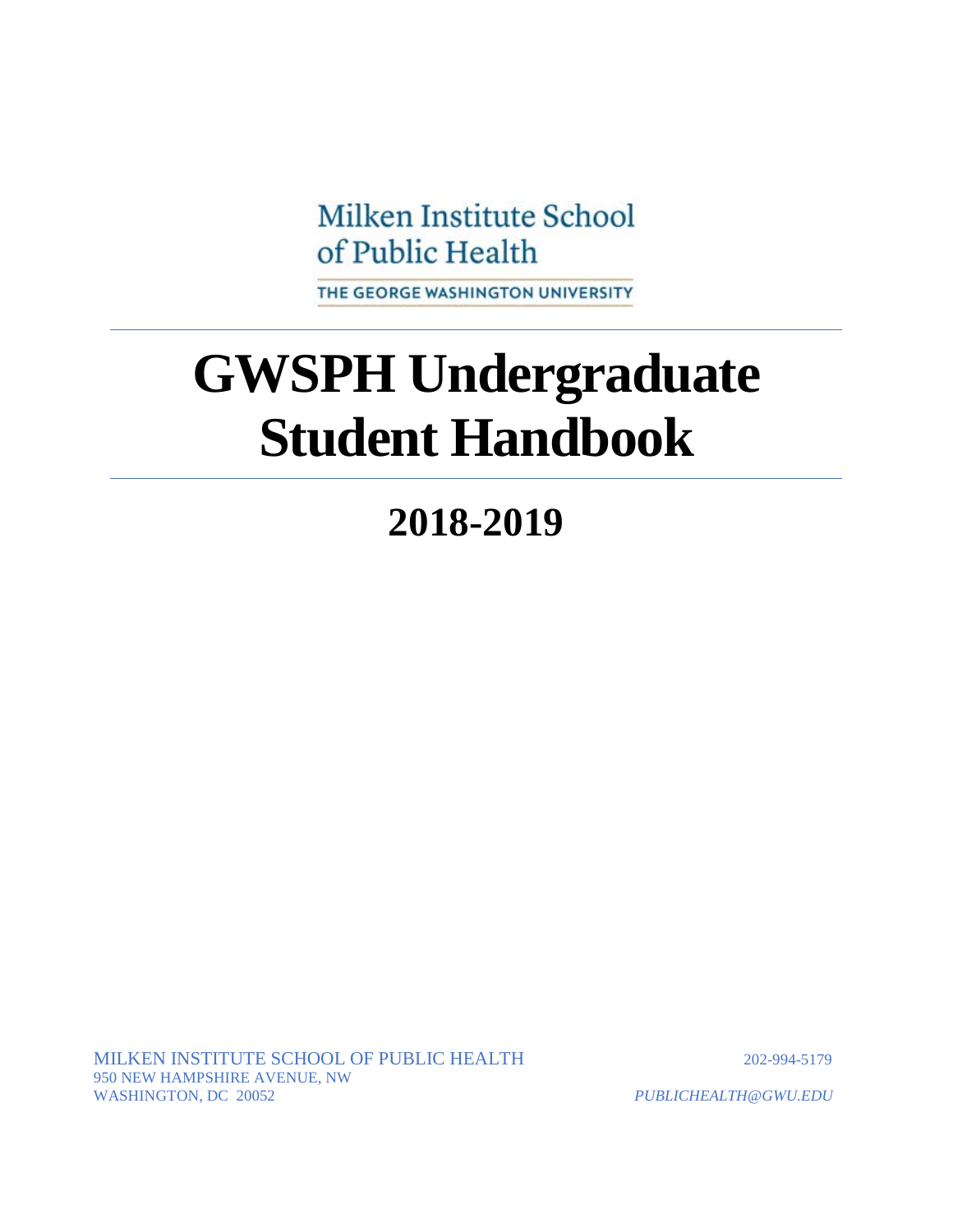

The Undergraduate Student Handbook serves as a repository for policies and procedures that govern The Milken Institute School of Public Health (GWSPH) and students' academic rights and responsibilities. This handbook applies to all of the undergraduate students in the School, including both Majors and Minors. Students are expected to become familiar with these policies and procedures. The Handbook also provides information and references about the Milken Institute SPH and its academic programs.

The Undergraduate Student Handbook is secondary to the [University](http://bulletin.gwu.edu/) Bulletin, which is a complete source of University-wide information. Information in this Handbook is accurate as of August 2018. The University and the GWSPH reserve the right to change courses, programs, and fees, or to make other administrative and policy/procedure changes deemed necessary or desirable, giving advance notice of these changes when possible.

This Handbook is updated on an annual basis, can be found on the Milken [Institute](http://publichealth.gwu.edu/) School of Public Health [Website.](http://publichealth.gwu.edu/)

*The George Washington University does not unlawfully discriminate against any person on any basis prohibited by federal law, the District of Columbia Human Rights Act, or other applicable law, including without limitation, race, color, religion, sex, national origin, age, disability, veteran status, sexual orientation, or gender identity or expression. This policy covers all programs, services, policies, and procedures of the university, including admission to education programs and employment.*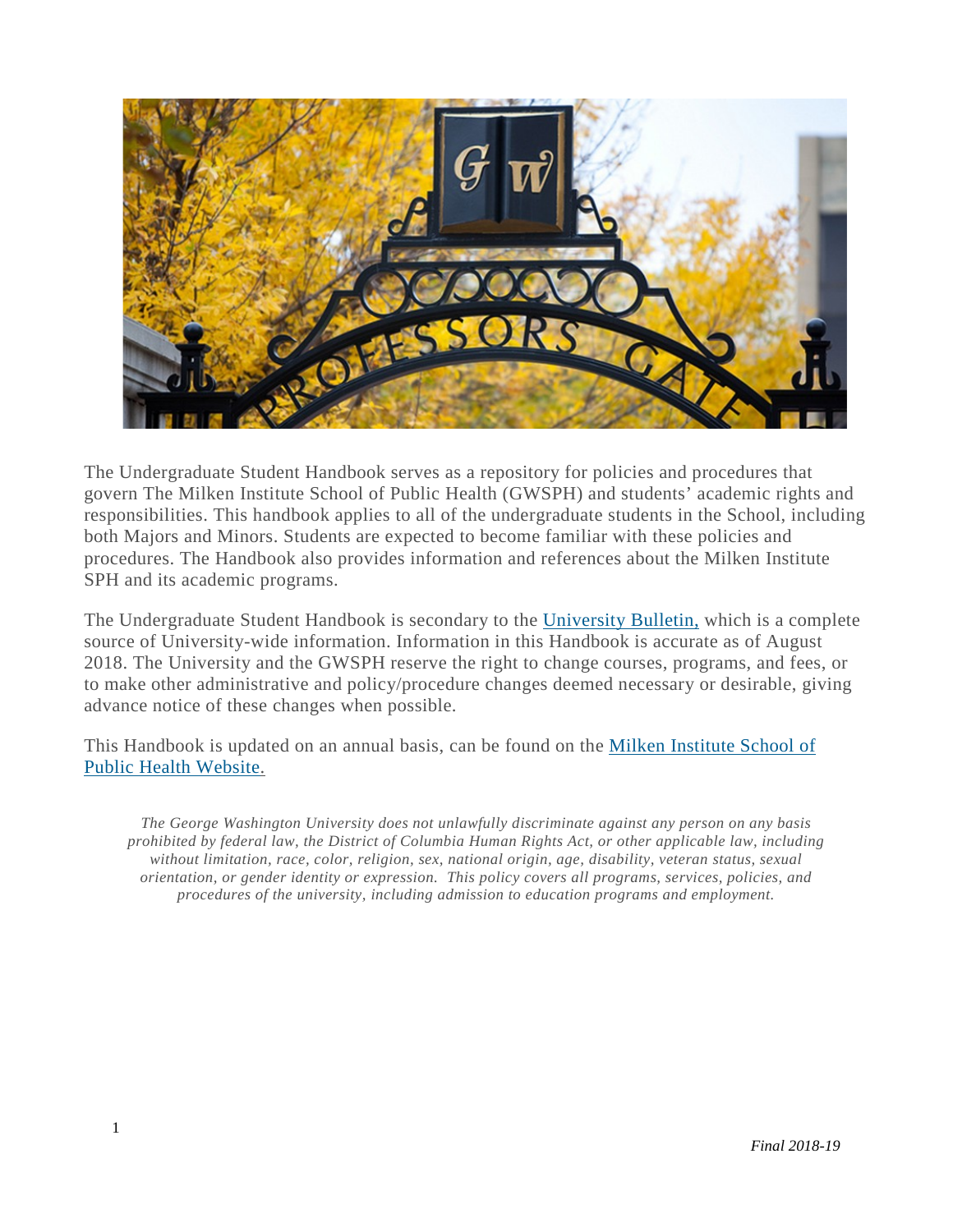### <span id="page-2-0"></span>**TABLE OF CONTENTS**

#### **Academic [Calendars](#page-4-0)**

#### **[Location](#page-4-1)**

#### **The Milken [Institute](#page-4-2) School of Public Health (Milken Institute SPH)**

#### **[Accreditation](#page-5-0)**

#### **Academic Programs**

#### **[Leadership:](#page-5-1) Office of the Dean**

#### **[Administrative](#page-7-0) Offices**

- 1. Office of [Student](#page-7-1) Affairs (OSA)
- 2. Office of [Admissions](#page-7-2)
- 3. Student [Financial](#page-8-0) Services
- 4. Center for Career [Services](#page-9-0)
- 5. Student [Records](#page-9-1)
- 6. [Academic](#page-10-0) Advising

#### **Policies & [Procedures](#page-11-0)**

- 1. Student Rights and [Responsibilities](#page-11-1)
- 2. [Maintaining](#page-11-2) Enrollment Status
- 3. Timely Progress [Towards](#page-12-0) the Degree
- 4. Filing a Petition Form & [Transferring](#page-12-1) Credits
- 5. Adding, Dropping, & [Withdrawing](#page-14-0) from Courses
- 6. Fees for Course Load [Changes](#page-15-0)
- 7. [Academic](#page-17-0) Workload and Student Status
- 8. Residential [International](#page-17-1) Students: Less Than Full-Time Status
- 9. [Grades](#page-17-2)
- 10. Grades of [Incomplete](#page-18-0) (I)
- 11. [Grade-Point](#page-18-1) Average
- 12. First-Year Academic [Forgiveness](#page-18-2) Policy
- 13. [Maintaining](#page-19-0) Good Academic Standing
- 14. Grades [Appeals](#page-19-1) Process
- 15. Honors and [Awards](#page-20-0)
- 16. Degree [Programs](#page-21-0)
- 17. [Undergraduate](#page-22-0) Degree Requirements
- 18. [Major-Specific](#page-22-1) Policies
- 19. General Education [Requirement](#page-26-0)
- 20. Independent Study Course [Requirements](#page-26-1)
- 21. Enrolling for a Course at Another School or [Institution](#page-26-2)
- 22. Study [Abroad](#page-26-3)
- 23. Applying for [Admission](#page-27-0)
- 24. Applying for [Readmission](#page-29-0)
- 25. [Preparation](#page-29-1) for Graduate School
- 26. Other [Regulations](#page-29-2)

#### **[Post-Enrollment](#page-30-0) Guide**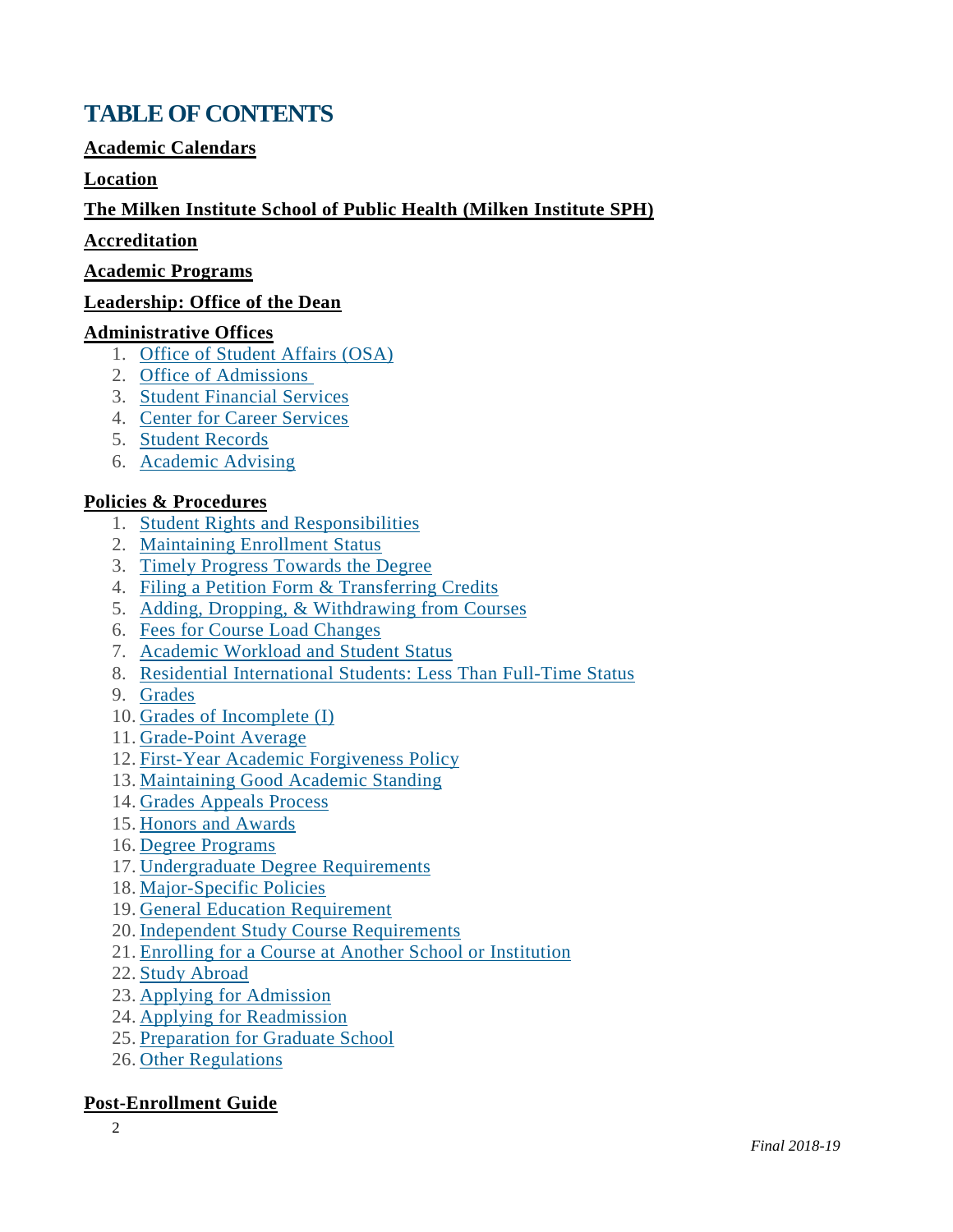#### **[Initial](#page-30-1) Steps**

- 1. [GWSPH](#page-30-2) Source (The Source)
- 2. [DegreeMAP](https://publichealth.gwu.edu/content/undergraduate-student-handbook#DegreeMap)
- 3. [Register](#page-30-3) for Classes
- 4. Read the Weekly Student [Newsletter](#page-31-0)
- 5. Opt-In to the Student [Listserv](#page-31-1)

#### **In the First Two [Weeks](#page-31-2)**

- 1. Complete Academic Integrity [Requirements](#page-31-3)
- 2. Complete Human Subjects Research Training [Requirements](#page-31-4)

#### **Prior to [Graduation](#page-32-0)**

1. Participate in Professional [Enhancement](#page-34-0) (PE) Activities

#### **[Graduation](#page-32-1) & Beyond**

- 1. [Preparing](#page-33-0) to Graduate
- 2. [Alumni](#page-33-1)
- 3. Alumni Course Audit [Program](#page-34-1)

#### **Student Life & Other [Resources](#page-34-2)**

- 1. [Counseling](#page-34-3) Center
- 2. Safety, Security, & [University](#page-34-4) Operating Status
- 3. Public Health Student [Organizations](#page-34-0)
- 4. [University](#page-35-0) Student Services Offices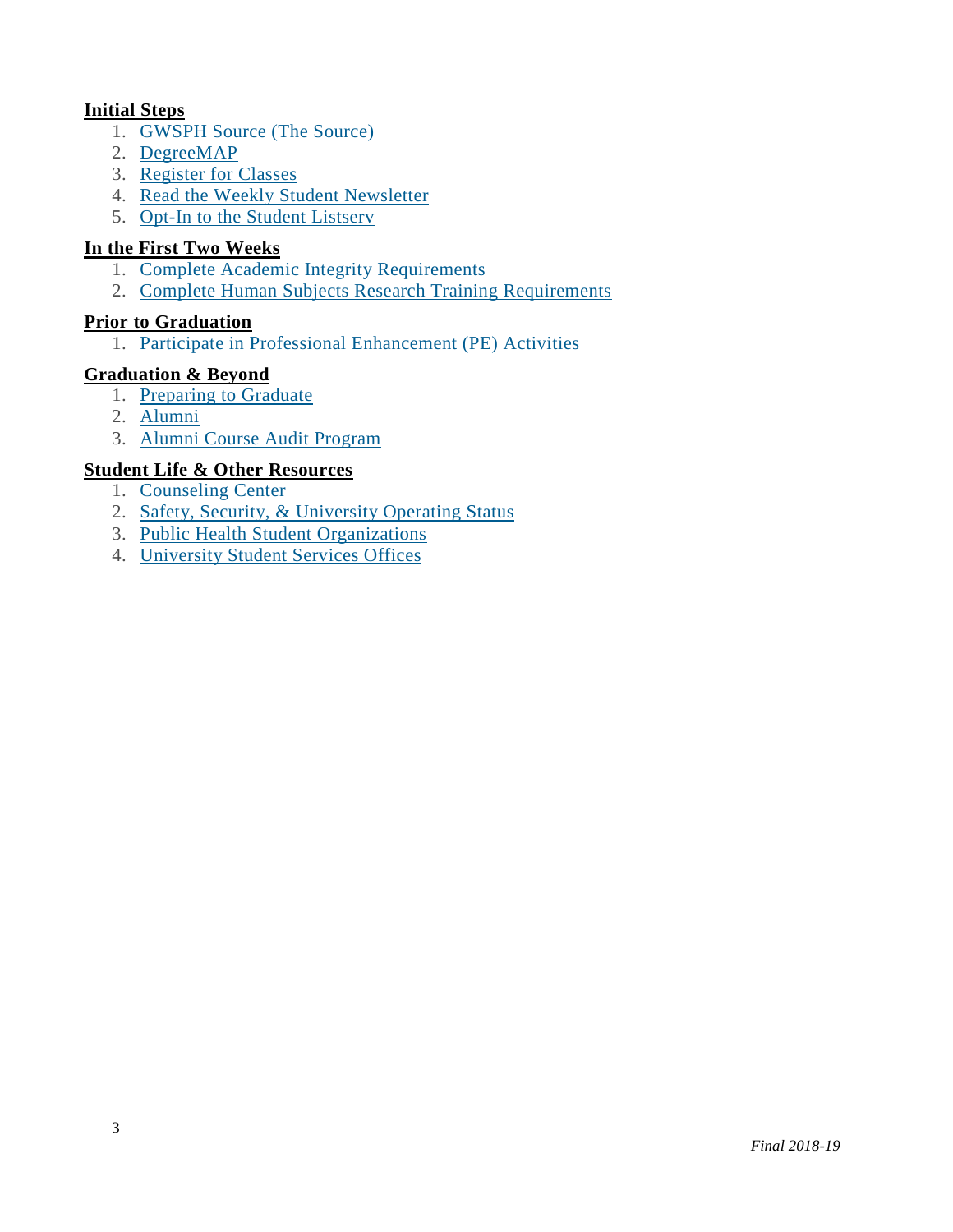### <span id="page-4-0"></span>**ACADEMIC CALENDARS**

• Current [academic](http://www.gwu.edu/academic-calendar) calendar

### <span id="page-4-1"></span>**LOCATION**

• [Interactive](http://virtualtour.gwu.edu/#!UMAP_2013090592962) Map of GW Foggy Bottom Campus

#### [BACK](#page-2-0) TO THE TOP

### <span id="page-4-2"></span>**THE MILKEN INSTITUTESCHOOL OF PUBLIC HEALTH(GWSPH)**

Milken Institute School of Public Health is committed to excellence in scholarship to advance the health of the populations of our local, national, and global communities: Our mission is to provide the best public health educational experience incorporating our core values of scholarship and leadership, scientific rigor and policy analysis, and training to foster the next generation of thought leaders, practitioners, policy makers, and scientists who will transform public health worldwide especially for underserved populations. To learn about the school's history, mission and vision visit the school's [website.](http://publichealth.gwu.edu/)

### **ACCREDITATION**

In 2018, the George Washington University received full accreditation status by our regional accreditor, Middle States Commission on Higher Education. The public health programs of the school are accredited every seven years by the Council on Education for Public Health (CEPH) and successfully completed the re-accreditation review in late 2015. GWSPH has been given full accreditation through June 2023.

The Milken Institute School of Public Health is a member of the Association of Schools and Programs of Public Health (ASPPH). For more information please visit the school's [website.](http://publichealth.gwu.edu/)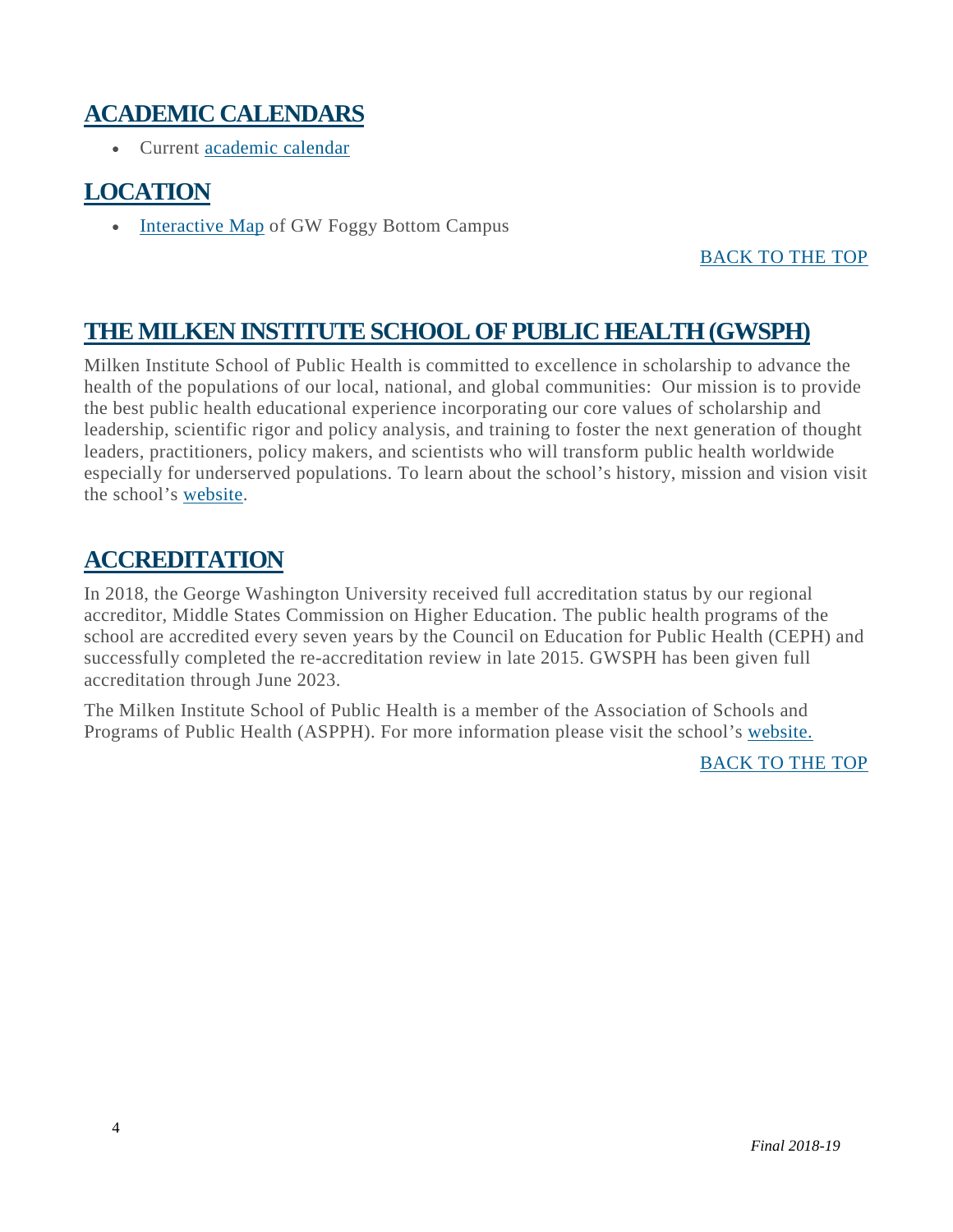#### **Academic Programs**

The Milken Institute School of Public Health offers the following undergraduate degrees: Bachelor of Science in Exercise Science, Bachelor of Science in Nutrition Science, and Bachelor of Science in Public Health, as well as the option to minor in each of these programs.

| <b>Programs</b>                                                                                                                                                                                                           | <b>Program Directors</b>                                                                    | <b>Academic Advisors</b>                                                                                                                                  |
|---------------------------------------------------------------------------------------------------------------------------------------------------------------------------------------------------------------------------|---------------------------------------------------------------------------------------------|-----------------------------------------------------------------------------------------------------------------------------------------------------------|
| <b>Exercise Science</b><br><b>BS, Exercise Science</b><br>No concentration<br>$\bullet$<br>Pre-Athletic<br>$\bullet$<br>Training/Sport Medicine                                                                           | <b>Exercise Science</b><br>Beverly Westerman, EdD<br>202.994.3862<br>bev@gwu.edu            | <b>All Undergraduate Programs</b><br>Muhammad Mehdi<br>202.994.9049<br>mehdimi@gwu.edu<br>Last names F-N                                                  |
| concentration<br>Pre-Medical<br>$\bullet$<br>concentration<br><b>Pre-Physical Therapy</b><br>$\bullet$<br>concentration<br><b>Minor, Exercise Science</b><br>$\bullet$                                                    | <b>Nutrition Science</b><br>Allison Sylvetsky Meni, PhD<br>202.994.5602<br>asylvets@gwu.edu | <b>Kristen Pinto</b><br>202.994.3634<br>kristenp9@gwu.edu<br>Last names A-E & All BS/MPH<br><b>Justin Schlossberg</b><br>202.994.4796<br>justin s@gwu.edu |
| <b>Nutrition Science</b><br><b>BS, Nutrition Science</b><br>$\bullet$<br><b>Minor, Nutrition Science</b><br>$\bullet$<br><b>Public Health</b><br><b>BS, Public Health</b><br><b>BS/MPH</b><br><b>Minor, Public Health</b> | <b>Public Health</b><br>Sara Wilensky, PhD, JD<br>202.994.4126<br>wilensky@gwu.edu          | Last names 0-Z<br><b>General Contact</b><br>sphundergrad@gwu.edu                                                                                          |

#### **Contacts**

SPH Faculty Bios & Contact [Information](http://publichealth.gwu.edu/content/faculty-directory)

[Administrative](http://publichealth.gwu.edu/about/administrative-offices) Offices Information

<span id="page-5-1"></span><span id="page-5-0"></span>GW [Directory](http://my.gwu.edu/) (look up any GW student or employee by name)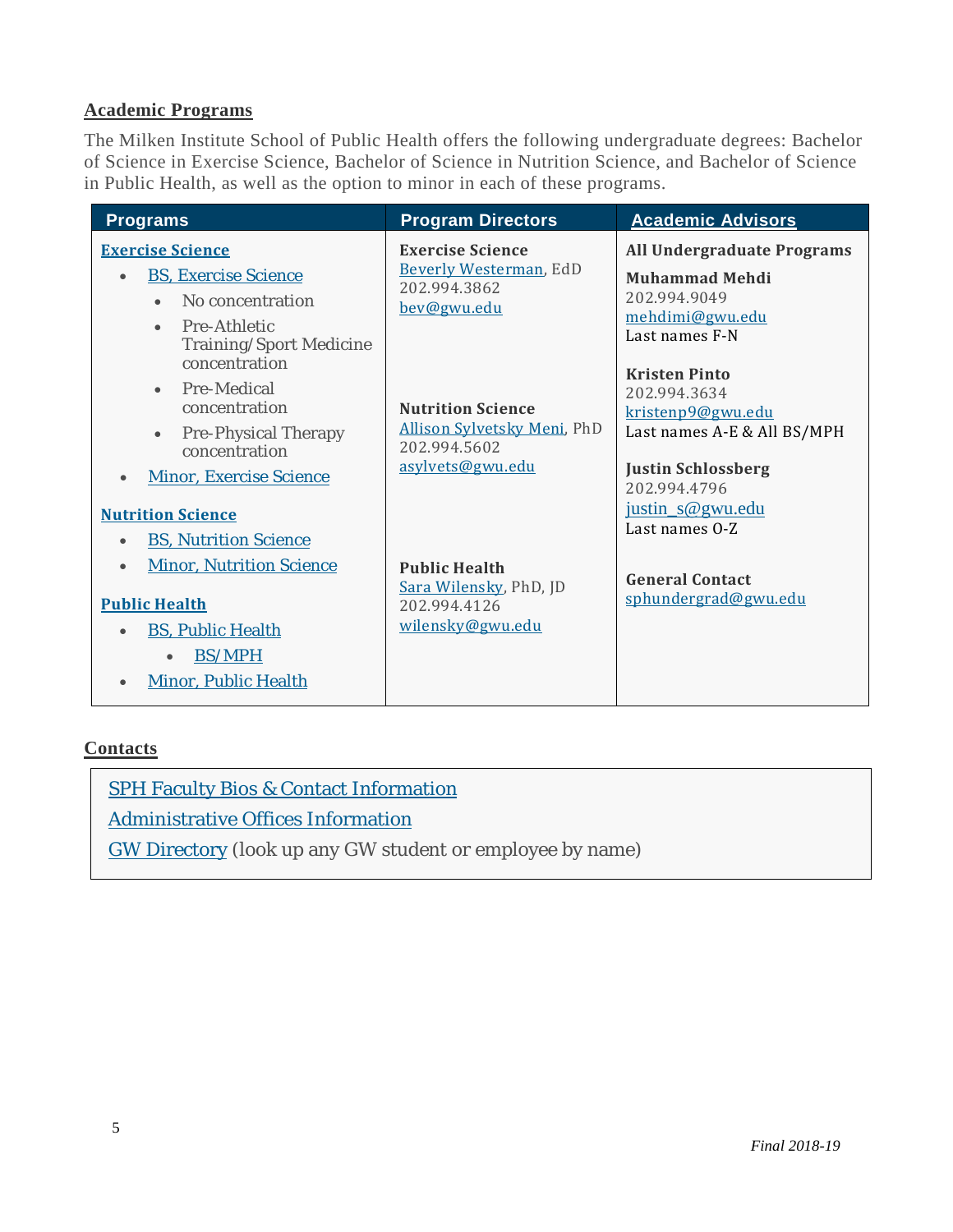### **LEADERSHIP:OFFICE OFTHE DEAN**

950 New Hampshire Avenue NW ♦ 7th Floor ♦ Washington, DC 20052 Phone: 202.994. 5179 ◊ Fax: 202.994.3773

| Leadership at Milken Institute School of Public Health                                                          |                                                                                                                                         |  |  |  |
|-----------------------------------------------------------------------------------------------------------------|-----------------------------------------------------------------------------------------------------------------------------------------|--|--|--|
| Ellen Beck                                                                                                      | <b>Monica Partsch</b>                                                                                                                   |  |  |  |
| Assistant Dean for Development & Alumni                                                                         | Assistant Dean for Faculty Affairs &                                                                                                    |  |  |  |
| Relations                                                                                                       | Program Development                                                                                                                     |  |  |  |
| ebeck85@gwu.edu                                                                                                 | mpartsch@gwu.edu                                                                                                                        |  |  |  |
| 202.994.7837                                                                                                    | 202.994.7418                                                                                                                            |  |  |  |
| <b>Stacey DiLorenzo</b><br><b>Executive Dean for External Affairs</b><br>sdilorenzo@gwu.edu<br>202.994.8356     | <b>Heather Renault</b><br>Interim Assistant Dean for Student<br>Services and Director of Admissions<br>hrenault@gwu.edu<br>202.994.0554 |  |  |  |
| Lynn R. Goldman, MD, MS, MPH<br>Michael & Lori Milken Dean of Public Health<br>goldmanl@gwu.edu<br>202.994.5179 | <b>Gordon Taylor</b><br>Executive Dean for Finance &<br>Administration<br>ghtaylor@gwu.edu<br>202.994.7590                              |  |  |  |
| Adnan A. Hyder, MD, MPH, PhD                                                                                    | Monique Turner, PhD, MA                                                                                                                 |  |  |  |
| Senior Associate Dean of Research                                                                               | Associate Dean for MPH Programs                                                                                                         |  |  |  |
| hydera1@gwu.edu                                                                                                 | mmturner@gwu.edu                                                                                                                        |  |  |  |
| 202.994.3180                                                                                                    | 202.994.3672                                                                                                                            |  |  |  |
| Natasha Kazeem                                                                                                  | Pierre Vigilance, MD, MPH                                                                                                               |  |  |  |
| Assistant Dean for Strategic Initiatives &                                                                      | Associate Dean for Public Health                                                                                                        |  |  |  |
| Senior Advisor to the Dean                                                                                      | Practice                                                                                                                                |  |  |  |
| nnathan@gwu.edu                                                                                                 | pndv@gwu.edu                                                                                                                            |  |  |  |
| 202.994.5667                                                                                                    | 202.994.8361                                                                                                                            |  |  |  |
| Michael C. Lu, MD, MS, MPH                                                                                      | Sara Wilensky, PhD, JD                                                                                                                  |  |  |  |
| Senior Associate Dean for Academic, Student,                                                                    | Interim Assistant Dean for                                                                                                              |  |  |  |
| & Faculty Affairs                                                                                               | <b>Undergraduate Education</b>                                                                                                          |  |  |  |
| mclu@gwu.edu                                                                                                    | wilensky@gwu.edu                                                                                                                        |  |  |  |
| 202.994.5407                                                                                                    | 202.994.4126                                                                                                                            |  |  |  |

**Refer to the [Leadership](http://publichealth.gwu.edu/about/milken-institute-sph) Section of the school website for information on the GWSPH Deans.**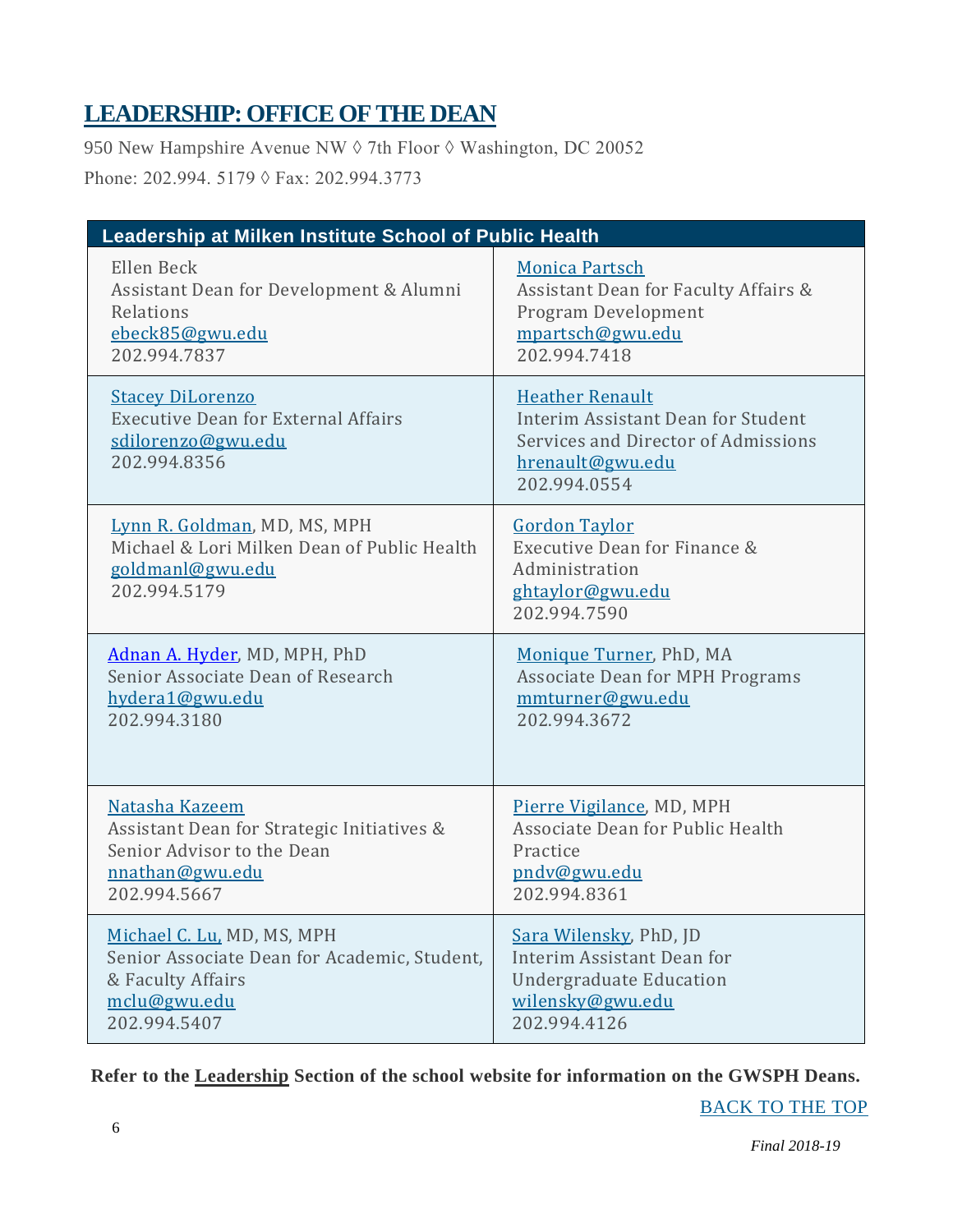### <span id="page-7-0"></span>**ADMINISTRATIVE OFFICES**

### <span id="page-7-1"></span>**1. Student Affairs(OSA)**

950 New Hampshire Avenue NW  $\Diamond$  2nd floor  $\Diamond$  Washington, DC 20052 Phone: 202.994.7400 ◊ Fax: 202.994.3601 ◊ Email: gwsphosa@gwu.edu Office Hours: 9:00 am – 5:00 pm

The GWSPH Office of Student Affairs includes Advising and Student Records Services as well as Graduate level services such as Admissions, Career Development, and Financial Services. Although email documentation is preferred, there is a physical OSA Mailbox located on the second floor reception area of OSA.

All undergraduate student inquiries for the Office of Student Affairs are to be directed to [sphundergrad@gwu.edu](mailto:sphundergrad@gwu.edu) and/or 202.994.7400.

The OSA handles a variety of administrative functions for students including:

- Student Services and advisement on GWSPH Policies and Procedures
- GWSPH Forms and Publications
- GWSPH International Student Forms/Requirements
- Registration for Restricted Courses
- Course Evaluations
- Questions regarding GWSPH Special Events, i.e. Orientations, GWSPH Multicultural Celebrations, Public Health Week, Career Fair, Commencement, and School Celebration **Ceremonies**
- Student Organization Classroom Reservations
- GWSPH Course Schedules, Course Caps, Rooms, etc.
- GWSPH Listserv Subscriptions and Questions
- Student Organizations

#### <span id="page-7-2"></span>[BACK](#page-2-0) TO THE TOP

### **2. Admissions**

#### **Bachelor of Science (Exercise Science, Nutrition Science, & Public Health)**

2121 Eye St, NW ◊ Suite 201 ◊ Washington, DC 20052 Phone: 202.994.6040  $\Diamond$  Email: [gwadm@gwu.edu](mailto:gwadm@gwu.edu)

#### **Majors**

Currently, freshman may be admitted directly into the BS, Exercise Science and the BS, Nutrition Science programs through the GW Undergraduate Admissions department process for the University. Admission to the undergraduate Public Health program will continue to be managed by the GWSPH Admissions department through the 2018-2019 Academic Year.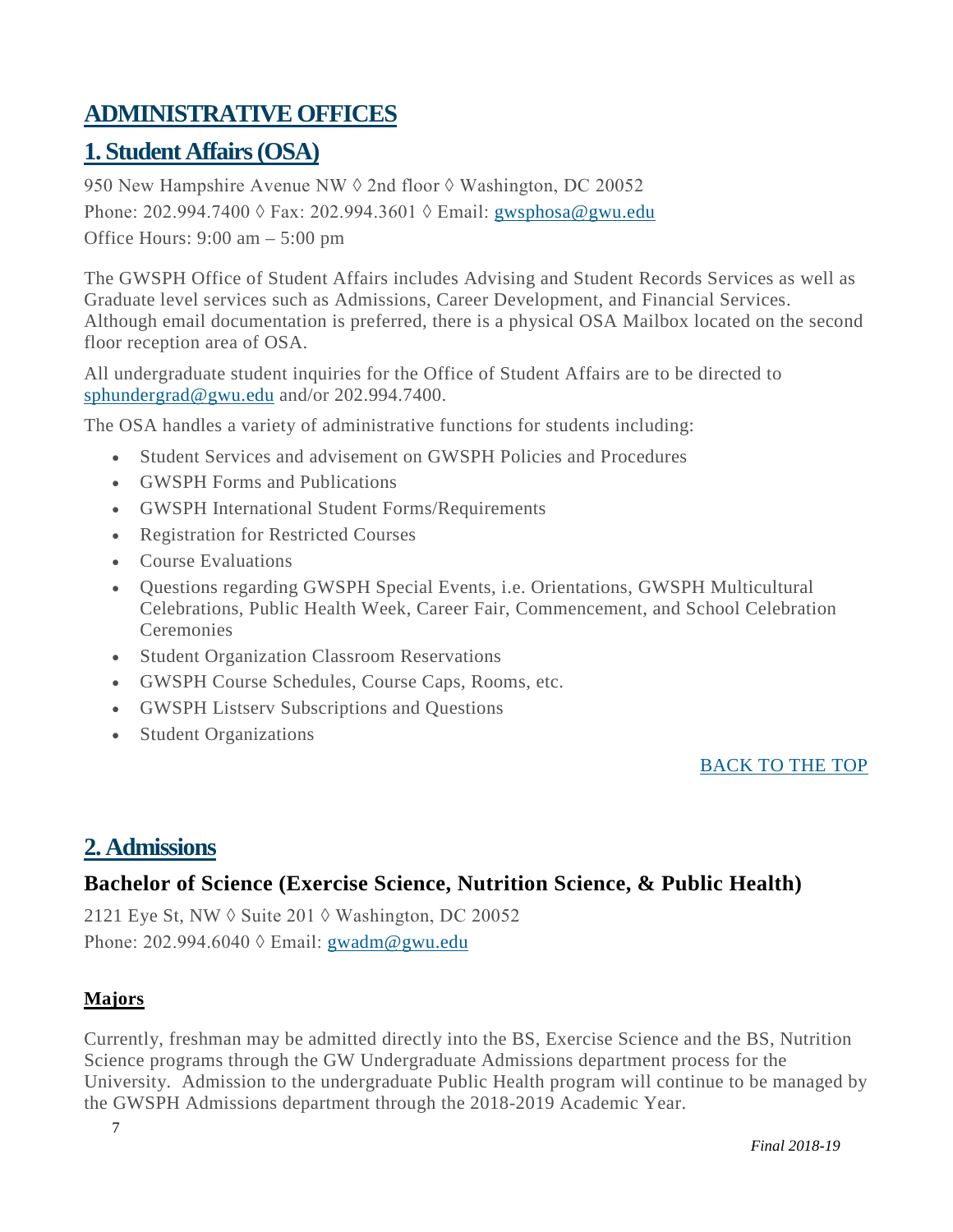More information on admissions policies can be found in the Handbook under the section, "Applying for [Admission.](https://publichealth.gwu.edu/content/undergraduate-student-handbook#_TOC_Applying%20for%20Admission)"

*Beginning in Fall 2019, admission to all majors in all GWSPH Bachelor of Science programs will be handled by the GW Office of Undergraduate Admissions. Current GW students who matriculated prior to Fall 2018 and who wish to change majors should contact their academic advisor for more information.*

#### **Minors**

Admission to GWSPH minors varies by program; more information on admission to the minors can be found [here.](https://publichealth.gwu.edu/programs/undergraduate-minors)

#### **BS/MPH**

950 New Hampshire Avenue NW ♦ 2nd floor ♦ Washington, DC 20052 Phone:  $202.994.2160 \lozenge$  Email: gwsphadmit@gwu.edu

The Office of Admissions in the School of Public Health manages enrollment for the BS/MPH separately.

The joint BS/MPH program allows students to earn their BS and Masters in Public Health in a compressed timeframe, with some credit sharing. Students learn about public health from a liberal arts perspective through the BS program and gain targeted knowledge and prepare to be a public health professional in the master's program.

Consideration for most MPH programs for interested BS, Public Health students will be made from applications received in the spring of Sophomore year. However, consideration is given for MPH programs in the Global Health department only to applicants in the spring of their junior year. For more information on the BS/MPH program, please visit the BS/MPH program tab of the BS, [Public](https://publichealth.gwu.edu/programs/public-health-bs) Health [program](https://publichealth.gwu.edu/programs/public-health-bs) page.

Student inquiries for the GWSPH Office of Admissions for on-campus programs are to be directed to [gwsphadmit@gwu.edu](mailto:gwsphadmit@gwu.edu) and/or 202.994.2160 or to the undergraduate advisor for BS/MPH students, Kristen Pinto at [kristenp9@gwu.edu.](mailto:kristenp9@gwu.edu)

More information on admissions policies can be found in the Handbook under the section, "Applying for [Admission.](https://publichealth.gwu.edu/content/undergraduate-student-handbook#_TOC_Applying%20for%20Admission)"

#### <span id="page-8-0"></span>[BACK](#page-2-0) TO THE TOP

### **3. Student Financial Services**

The GW Office of Student Financial Assistance handles all inquiries related to undergraduate student financial assistance. Policies related to financial assistance can be found [here.](https://financialaid.gwu.edu/policies)

#### **Office of Student Financial Assistance**

Colonial Central - Marvin Center 8001 21st Street NW Ground Floor Washington, DC 20052 Phone: 202.994.6620 | Fax: 202.994.0906 Email: [finaid@gwu.edu](mailto:finaid@gwu.edu) | Document submission: [finaid\\_docs@gwu.edu](mailto:finaid_docs@gwu.edu)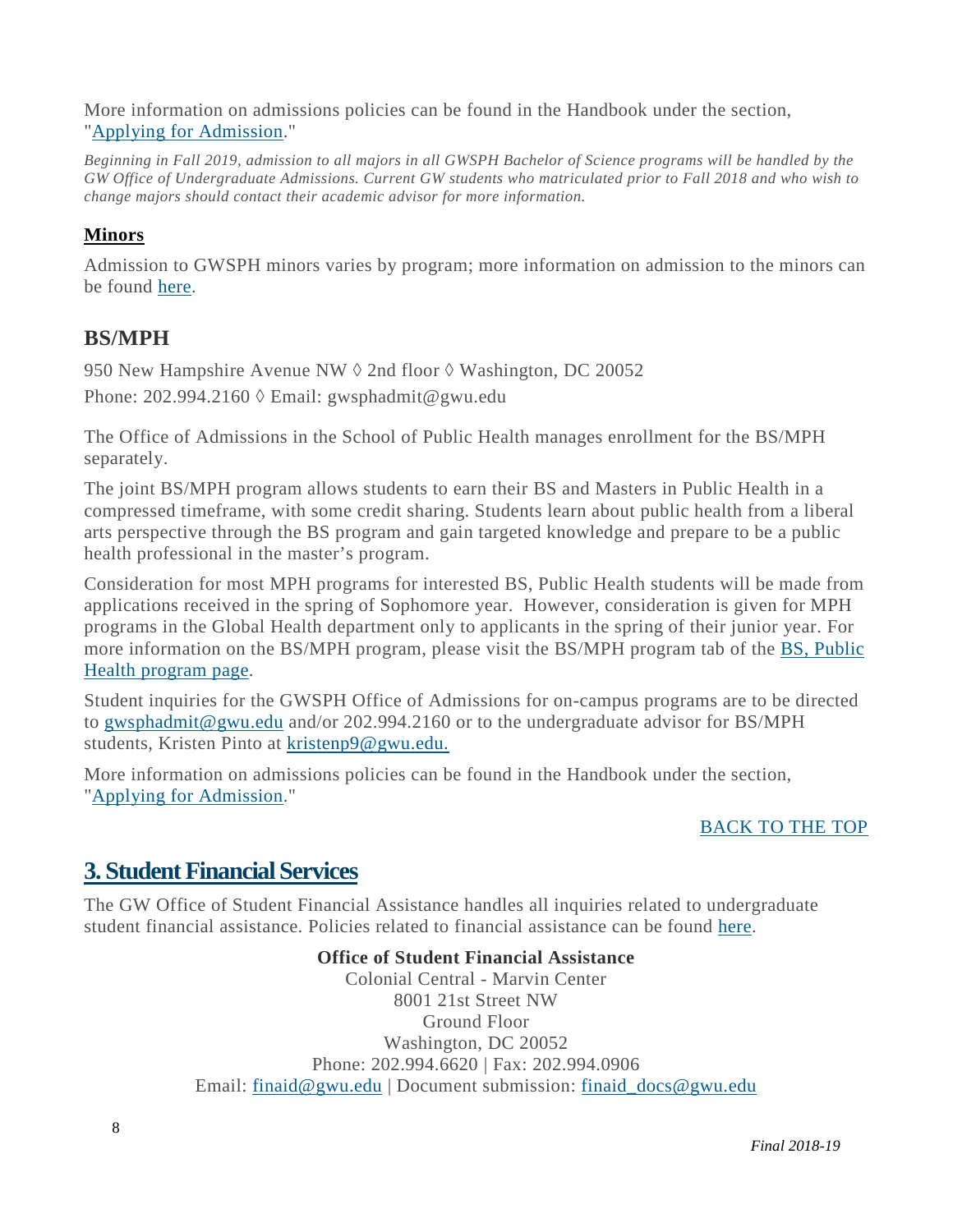Click for information about available financial [assistance](https://financialaid.gwu.edu/) and student [accounts](http://studentaccounts.gwu.edu/) at GW. Students considering the BS/MPH may reference additional financial information in the [program webpage.](https://publichealth.gwu.edu/programs/public-health-bs)

#### [BACK](#page-2-0) TO THE TOP

### <span id="page-9-0"></span>**4.The Center for Career Services**

GW Marvin Center  $\Diamond$  800 21st St, NW  $\Diamond$  Suite 500  $\Diamond$  Washington, DC 20052 Phone: 202.994.6495 ◊ Email: [gwcareercenter@gwu.edu](mailto:gwcareercenter@gwu.edu)

The GW Center for Career Services is dedicated to providing the tools, resources and recommendations needed to help students and alumni confidently navigate the career management life cycle. To make an appointment, please visit the [Ce](http://publichealth.gwu.edu/services/career-center/counseling)nter for Career [Services](http://publichealth.gwu.edu/services/career-center/counseling) page for more information. Meeting options include connecting by phone, in person, or online classroom.

Career Services offers two types of coaching: Career [Exploration](https://careerservices.gwu.edu/career-exploration-assessment) and [Industry](https://careerservices.gwu.edu/industry-career-coaching) Area. Students in GWSPH may be particularly interested in resources specific to the Public Health, Health [Sciences,](https://careerservices.gwu.edu/public-health-health-sciences-nursing-medicine-0) Nursing & [Medicine](https://careerservices.gwu.edu/public-health-health-sciences-nursing-medicine-0) sector.

[Handshake](https://gwu.joinhandshake.com/) is the online database used to post jobs, internships and career services events. This service is available to GWSPH students and alumni.

All student inquiries for Career Services Center are to be directed to [gwcareercenter@gwu.edu](mailto:gwcareercenter@gwu.edu) or 202.994.6495.

Career Services assists students and alumni with the following:

- Immediate and Long-Term Career Goal Setting
- Resume: Cover Letter Revisions
- Job Search and Networking Strategies
- Mock Interviews; Interview Preparations
- Offer and Salary Negotiations

#### [BACK](#page-2-0) TO THE TOP

### <span id="page-9-1"></span>**5. Student Records**

950 New Hampshire Avenue NW ♦ 2nd floor ♦ Washington, DC 20052 Phone: 202. 994.0822 ◊ Fax: 202.994.3601 ◊ Email: [gwsphrecords@gwu.edu](mailto:gwsphrecords@gwu.edu)

The essential role of the GWSPH Office of Student Records is to provide all GWSPH students and faculty with administrative support, as it pertains to the student's academic record.

All student inquiries for Student Records should be to be directed to [gwsphrecords@gwu.edu](mailto:gwsphrecords@gwu.edu) and/or 202.994.0822.

Your GWSPH undergraduate academic advisor will collaborate with Student Records staff to assist students with the following: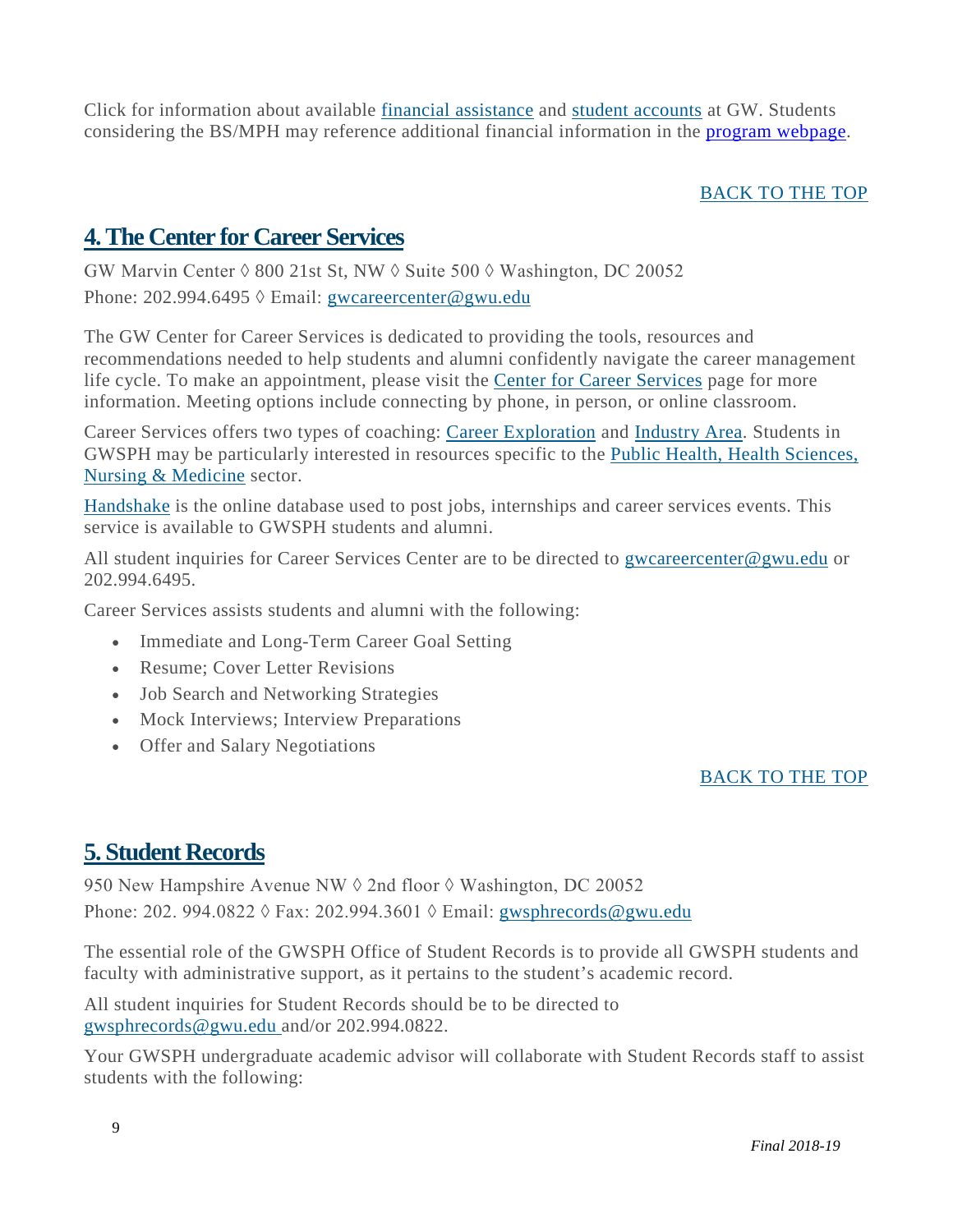- Registering for restricted courses with a [Registration](http://registrar.gwu.edu/registration-forms) Transaction Form
- Filing a Petition
- Graduation Clearance
- CITI Documentation
- Submission of Professional Enhancement Activities
- [Halftime/Full-time](http://business.gwu.edu/wp-content/uploads/2014/07/MSPM-Half-Time-Full-Time-certification-form-instructions.pdf) Certification Requests
- Academic Integrity Quiz [verification](http://publichealth.gwu.edu/integrity-quiz)
- Assistance with locating academic advising
- DegreeMap

#### [BACK](#page-2-0) TO THE TOP

### <span id="page-10-0"></span>**6. Academic Advising**

Students are responsible for building a support system to help ensure their own academic success. Each undergraduate student is assigned an undergraduate SPH academic advisor who may assist with academic counseling in areas ranging from understanding University requirements to finding campus resources to help individual students connect with the GW the community.

Members of the faculty, academic advisors, tutors, and/or counselors also should be part of the support system. The University Career Center and The Writing Center offer walk-in and byappointment assistance.

Personal counseling is available through the office of the GW Dean of Student Affairs, Mental Health Services, Disability Support Services, Multicultural Student Services Center, and International Services Office.

#### **Contacting Your Advisor**

All GWSPH undergraduate students (Exercise Science, Nutrition Science, and Public Health) are assigned an advisor based on the first letter of their last name. This applies to current and incoming students.

Exercise Science Majors who were admitted to the program before Fall 2018 and already have a Faculty Advisor are encouraged to continue to meet with their assigned faculty advisor as well.

Last names beginning with A-E & All BS/MPH students: [Kristen](mailto:kristenp9@gwu.edu) Pinto Last names beginning with F-N: [Muhammad Mehdi](mailto:mehdimi@gwu.edu) Last names beginning with O-Z: [Justin Schlossberg](mailto:justin_s@gwu.edu)

Students in the BS/MPH program will also be assigned an MPH academic advisor. Students must work with both advisors to assure successful completion of each degree.

It is important for students to communicate with their advisor for many reasons, including but not limited to:

- curriculum changes;
- selection of electives:
- academic progress;
- preparation for graduation.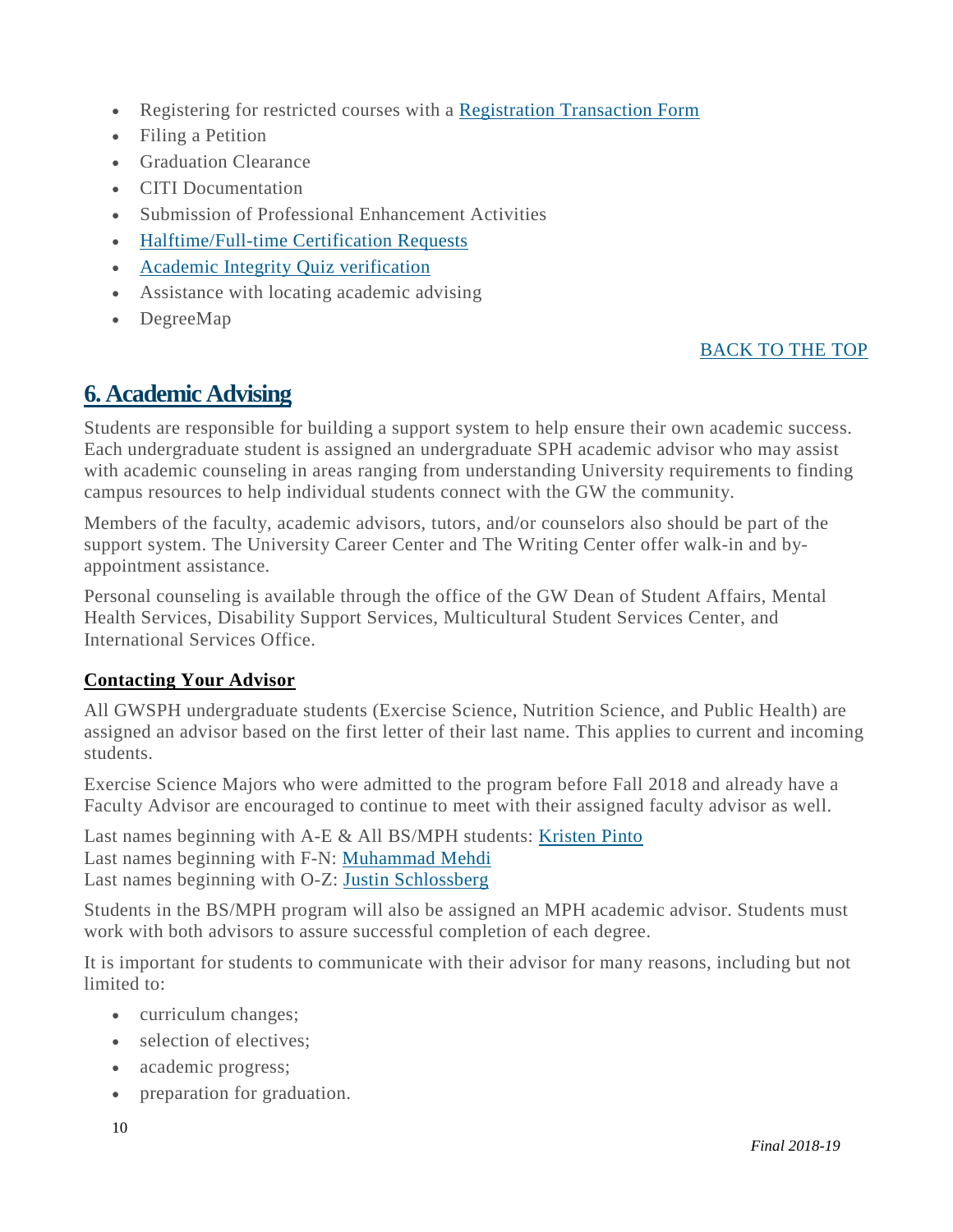### <span id="page-11-0"></span>**POLICIES & PROCEDURES**

This section summarizes many important policies and procedures that will help undergraduate students successfully navigate while enrolled in a GWSPH program. BS/MPH students may review the GWSPH Graduate Student Handbook as it relates to the MPH degree.

### <span id="page-11-1"></span>**1. Student Rights and Responsibilities**

Upon enrollment and while attending The George Washington University, all students are subject to the provisions listed in the Guide to Student Rights and [Responsibilities.](http://studentconduct.gwu.edu/guide-student-rights-responsibilities) This documentation typically addresses instances of significant or recidivistic non-academic student misconduct, which may result in a disciplinary record and sanctions that include, but are not limited to: cancellation of a student's housing license agreement, suspension or expulsion from the university, or other educational sanctions. For more information please visit The Office of [Students](http://studentconduct.gwu.edu/student-rights-responsibilities) Rights & [Responsibilities](http://studentconduct.gwu.edu/student-rights-responsibilities) Website.

#### [BACK](#page-2-0) TO THE TOP

### <span id="page-11-2"></span>**2.MaintainingEnrollment Status**

Once enrolled in an undergraduate degree program, students are expected to be registered continuously during the fall and spring semesters and to actively fulfill their degree requirements.

- During the summer session, students do not have to be enrolled unless they are graduating during the summer; if so, they must register for Continuous Enrollment.
- Some additional activities, such as study abroad programs, qualify as continuous enrollment. If you are not sure if an activity qualifies, please contact your academic advisor.
- Degree students who need to interrupt active pursuit of their degree may petition to take a leave of absence for a period of no more than one calendar year. Students who discontinue active enrollment without having been granted a leave of absence, or students who are granted a leave but do not return to active study at the close of the approved period, are no longer in status and must apply for readmission. Readmission to any program is competitive and is not guaranteed.

#### **Retroactive Withdrawal**

GW policy indicates that students may not [withdraw](https://registrar.gwu.edu/withdrawals-refunds#UG8th) from classes after the last day of classes. However, circumstances can arise that prohibit satisfactory academic progress. For this reason, GW understands that you may need to retroactively withdraw from courses. The following guidelines and forms should be utilized when requesting a retroactive withdrawal. Please note that approval is not guaranteed. This policy is for exceptional circumstances only. Missing the withdrawal deadline or poor performance in a class for non-medical or emergency reasons are not valid reasons for a retroactive withdrawal.

FAQs on Withdrawals: <https://families.gwu.edu/faqs> Guidelines[:https://registrar.gwu.edu/sites/registrar.gwu.edu/files/downloads/exceptionguidelines.pdf](https://registrar.gwu.edu/sites/registrar.gwu.edu/files/downloads/exceptionguidelines.pdf)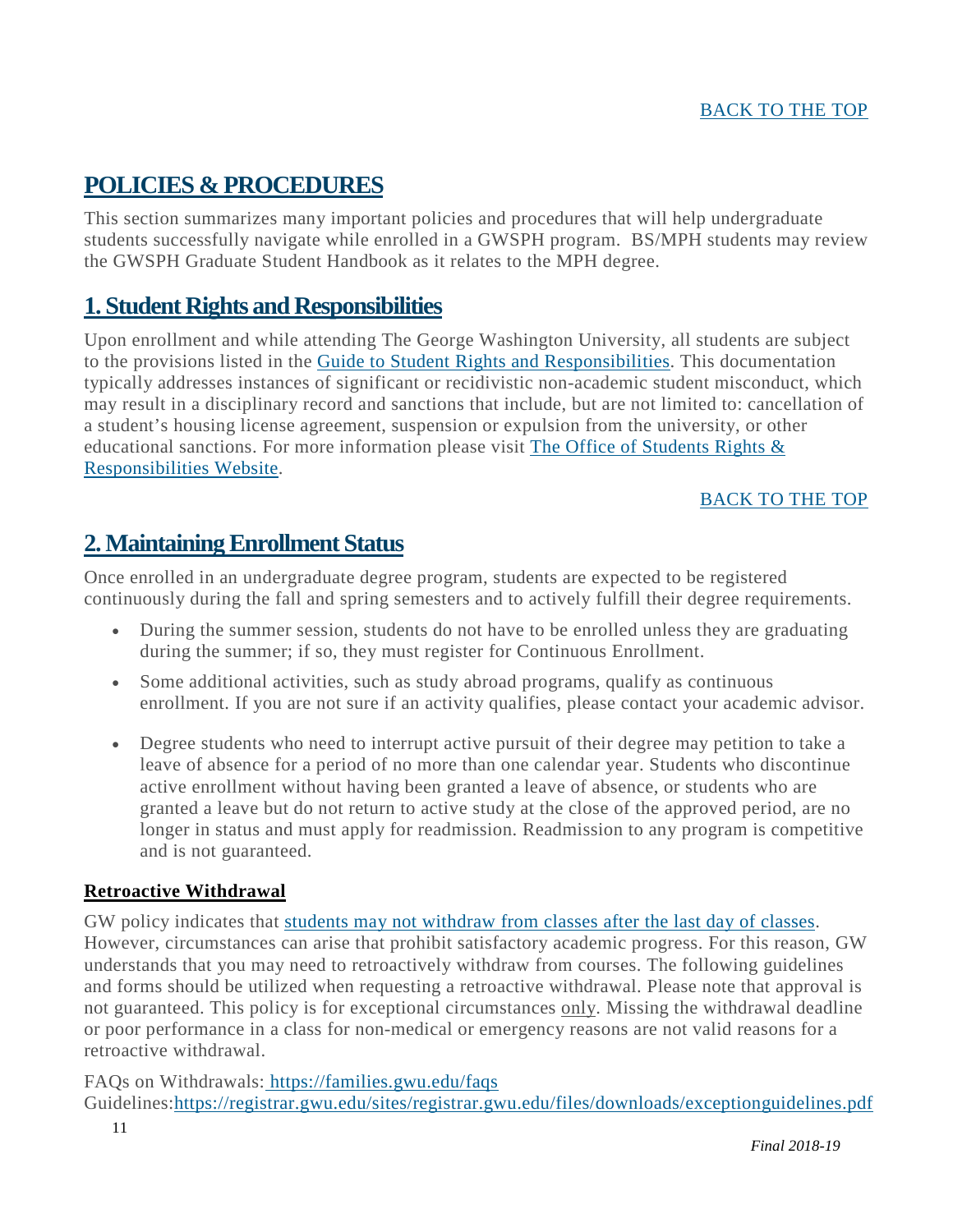Students should submit the following information to their academic advisor:

- 1. Request Packet: <https://registrar.gwu.edu/sites/registrar.gwu.edu/files/downloads/exceptionrequest.pdf>
- 2. Additional Documentation:

Emotional/mental health:

• Letter from physician or other mental health professional providing care from start of illness (or start of treatment)

Medical problems:

- Letter from physician providing care from start of illness (or start of treatment)
- Specific diagnoses and symptoms that prevented attendance and/or completion of work, including length of symptoms
- Documents released to/evaluation by Student Health Services

Once submitted, your request will be reviewed by the Withdrawal Review Committee, comprised of three senior administrators from Enrollment Management, Student Affairs, and the Registrar. These administrators review each application, contact all of a student's professors, and check with Disability Support Services and the Counseling Center as appropriate. Only students who present a strong case for an exception will receive approval for a retroactive withdrawal.

#### [BACK](#page-2-0) TO THE TOP

### <span id="page-12-0"></span>**3.Timely ProgressTowardsthe Degree**

Students who fail to make adequate and timely progress toward the degree, through repeated leaves of absence or repeated failure to complete an appropriate number of credits per semester, may be dismissed from the University (see Right to Dismiss Students under University Regulations). Students dismissed on these grounds may apply for readmission after supplying sufficient evidence of academic promise.

Additionally, students must attain grades no lower than *C–* in required major field courses. If a student receives a grade of *D+*, *D*, or *D–* in a course specifically required for the major, the student will be required to repeat the course until a satisfactory grade (*C-* or above) is earned. Once the student has completed the course with a satisfactory grade, credits earned the first time the course was taken will count toward the minimum number of credits required for the major. Credits earned toward the repetition do not count toward the degree.

#### [BACK](#page-2-0) TO THE TOP

### <span id="page-12-1"></span>**4. Filing Petition Forms & Transferring Credits**

When a student wishes to request an exception to GW or GWSPH policies and procedures, or a change to a program of study, a petition, or other type of form, must be filed and approved. Petitions and other forms can be found on the [Academic](http://publichealth.gwu.edu/academics/forms) Forms Webpage or from your Advisor. See below for examples of when petitions and other forms will be required

#### 1. Major, Minor, Concentration Declaration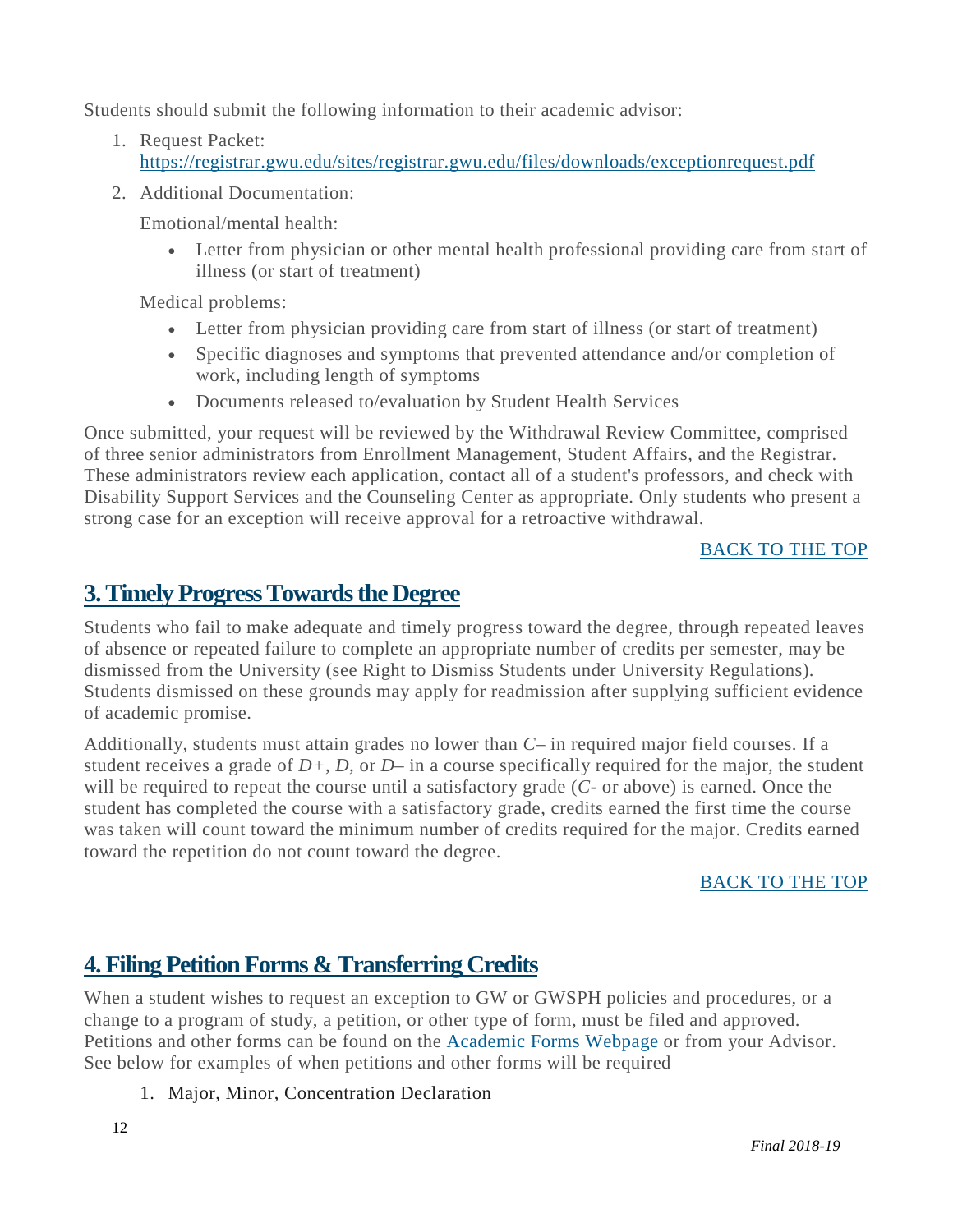- 2. [Incomplete Contracts](https://publichealth.gwu.edu/content/incomplete-course-grade-contract)
- 3. Internal [Transfer](https://business.gwu.edu/sites/g/files/zaxdzs1611/f/downloads/internal_transfer.pdf)
- 4. Independent Study
- 5. [Registration](https://registrar.gwu.edu/sites/g/files/zaxdzs2171/f/downloads/reg_transaction_form.pdf) Transaction Form (RTF)
- 6. Leave of [Absence/Continuous](https://business.gwu.edu/sites/g/files/zaxdzs1611/f/GWSB_GradProg_Forms_Leave-of-Absence-and-Continuous-Enrollment-Form_2017.10.pdf) Enrollment
- 7. [Undergraduate Petition](https://publichealth.gwu.edu/sites/default/files/images/SPH%20Undergraduate%20Petition_edit_0.pdf)
- 8. Transfer Credit [Approval](https://business.gwu.edu/sites/g/files/zaxdzs1611/f/downloads/transfercredit.pdf)
- 9. Suspension Appeal
- 10. GWSPH students follow the Registrar's centralized [undergraduate](https://registrar.gwu.edu/transfer-credit) Transfer Credit [policies.](https://registrar.gwu.edu/transfer-credit)

#### **Transfer Credits Earned Before Matriculation to GWSPH Program - Completed at another University:**

Incoming freshmen seeking to transfer collegiate credits completed while enrolled in high school must have an official transcript sent to:

> Office of the Registrar 44983 Knoll Square, Suite 390 Ashburn, VA 20147 [transfercredit@gwu.edu](mailto:transfercredit@gwu.edu)

External undergraduate transfer students will receive a Transfer Credit Worksheet as part of the admissions process. See the university bulletin section on [Assignment](http://bulletin.gwu.edu/undergraduate-admissions/) of Transfer Credit of Transfer [Students](http://bulletin.gwu.edu/undergraduate-admissions/) for more information.

Credits for AP, IB, and A-Level results are awarded by the [Undergraduate](https://undergraduate.admissions.gwu.edu/bring-credits-gw) Admissions Office. They can be contacted at (202) 994-6040 or [gwadm@gwu.edu.](mailto:gwadm@gwu.edu)

Assuming there is no duplication of coursework, a maximum of 24 credits may be awarded on the basis of work completed while enrolled in high school through examinations such as AP, IB, and A-Levels.

#### [BACK](#page-2-0) TO THE TOP

#### **Credit Through Examination**

In order to receive credit for College Board Advanced Placement (AP) examinations, students must have official score results forwarded directly to GW Office of Undergraduate Admission from the College Board. GW's College Board code is 5246.

Be aware that credit earned by examination at other colleges or universities or examinations taken after having taken the appropriate college-level course will not transfer credit to GW.

Please refer to the following [charts](http://bulletin.gwu.edu/university-regulations/ap/) for GW's course equivalents.

Provided there is no duplication involved through coursework or examination, domestic transfer credit may be granted for coursework successfully completed at other regionally accredited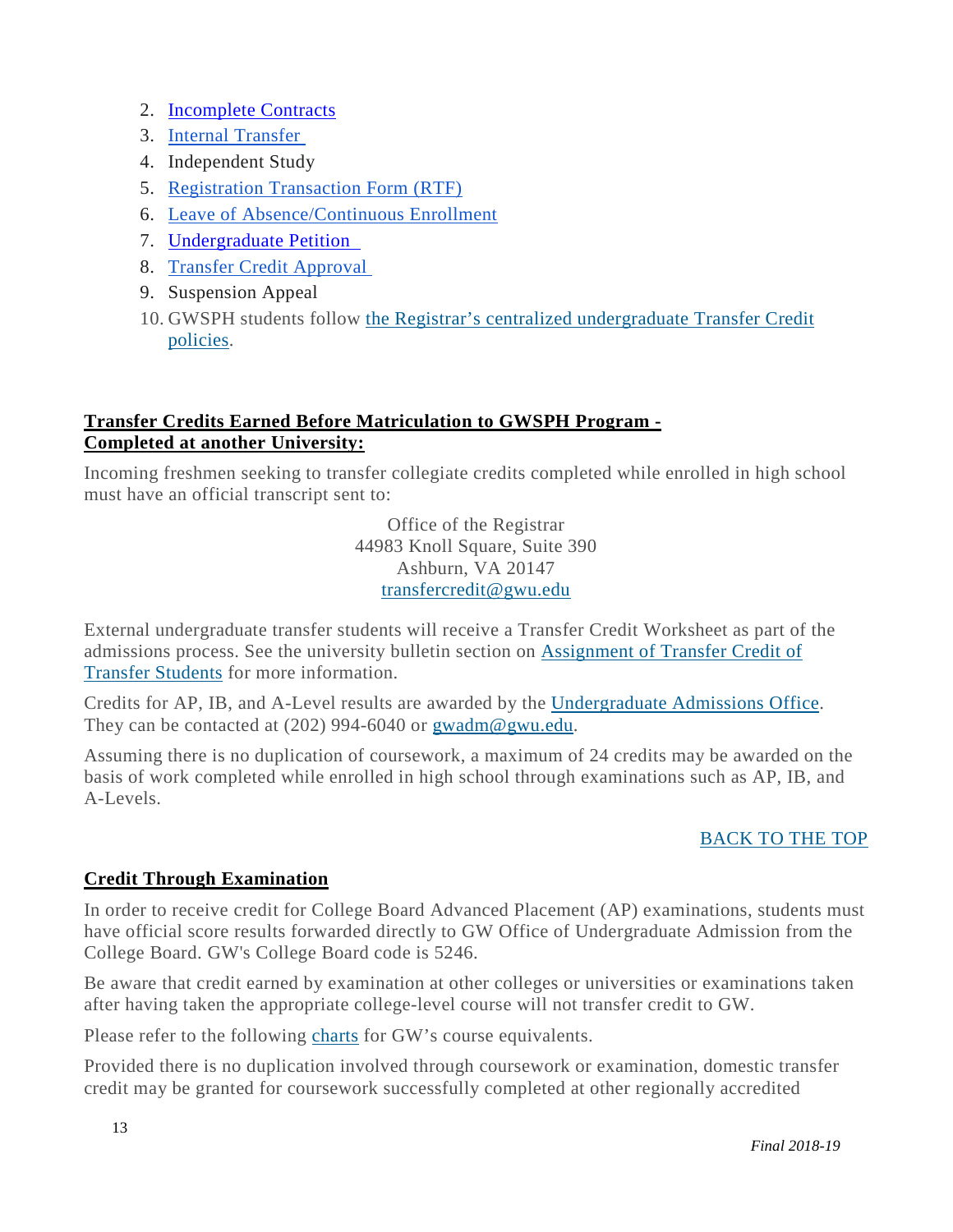institutions of higher learning. International transfer credit may be granted for coursework successfully completed at an institution of higher learning recognized by the relevant country's ministry of education or equivalent body. Transfer credit is not awarded for the Joint Services Transcript (JST) to undergraduate students.

Assignment of transfer credit depends on the grade earned, the appropriateness of the coursework, the standing of the institution at which the coursework was completed, and the regulations of the school or college to which the student is transferring. Coursework completed at another institution must have received a grade of C- or above to be accepted for transfer credit.

Transfer credit that is accepted and applied to a student's GW academic record counts toward the number of credits completed only. The grades from these courses are not used in calculating a student's GW grade-point average.

Please see the University Bulletin for additional information on transferring credits.

#### **Transfer Credits Earned After Matriculation to GWSPH Program - Completed at another University:**

- Submit course syllabus for each course and a transfer credit [approval](https://registrar.gwu.edu/sites/g/files/zaxdzs2171/f/downloads/transfercredit.pdf) form to the appropriate department(s). (Note: Syllabi will be reviewed by the GW course instructor to determine the equivalency for the substitution).
- Once the department approves a course, submit the transfer credit approval form to your academic advisor at [sphundergrad@gwu.edu.](mailto:sphundergrad@gwu.edu)
- After you receive confirmation that the course approval form has been sent to the Registrar, you may register for the course at another institution. When you've completed the course, obtain the official sealed transcript(s) and send to the Registrar at [transfercredit@gwu.edu](mailto:transfercredit@gwu.edu) or by mail to:

Office of the Registrar 44983 Knoll Square, Suite 390 Ashburn, VA 20147

- Grade earned for the transferred course must be a "C-" or above**.**
- No more than 9 credit hours or 3 courses from another institution may be transferred after enrollment at GW.

#### [BACK](#page-2-0) TO THE TOP

### <span id="page-14-0"></span>**5. Adding, Dropping, andWithdrawing from Courses**

During the registration period and before the end of the second week of classes, students may add or drop courses using the GWeb [Information](http://my.gwu.edu/) System. Students should consult the Office of the Registrar's [website](http://registrar.gwu.edu/) for academic deadlines for the fall and spring semesters.

#### **Dropping and Withdrawing from Courses**

During the third and fourth weeks of classes, students may continue to drop courses using the GWeb [Information](http://my.gwu.edu/) System. Undergraduate students may withdraw from any or all undergraduate courses through the last day of classes in the fall or spring semester in which the student is enrolled in the course. In order to withdraw from a course after the tenth week of classes,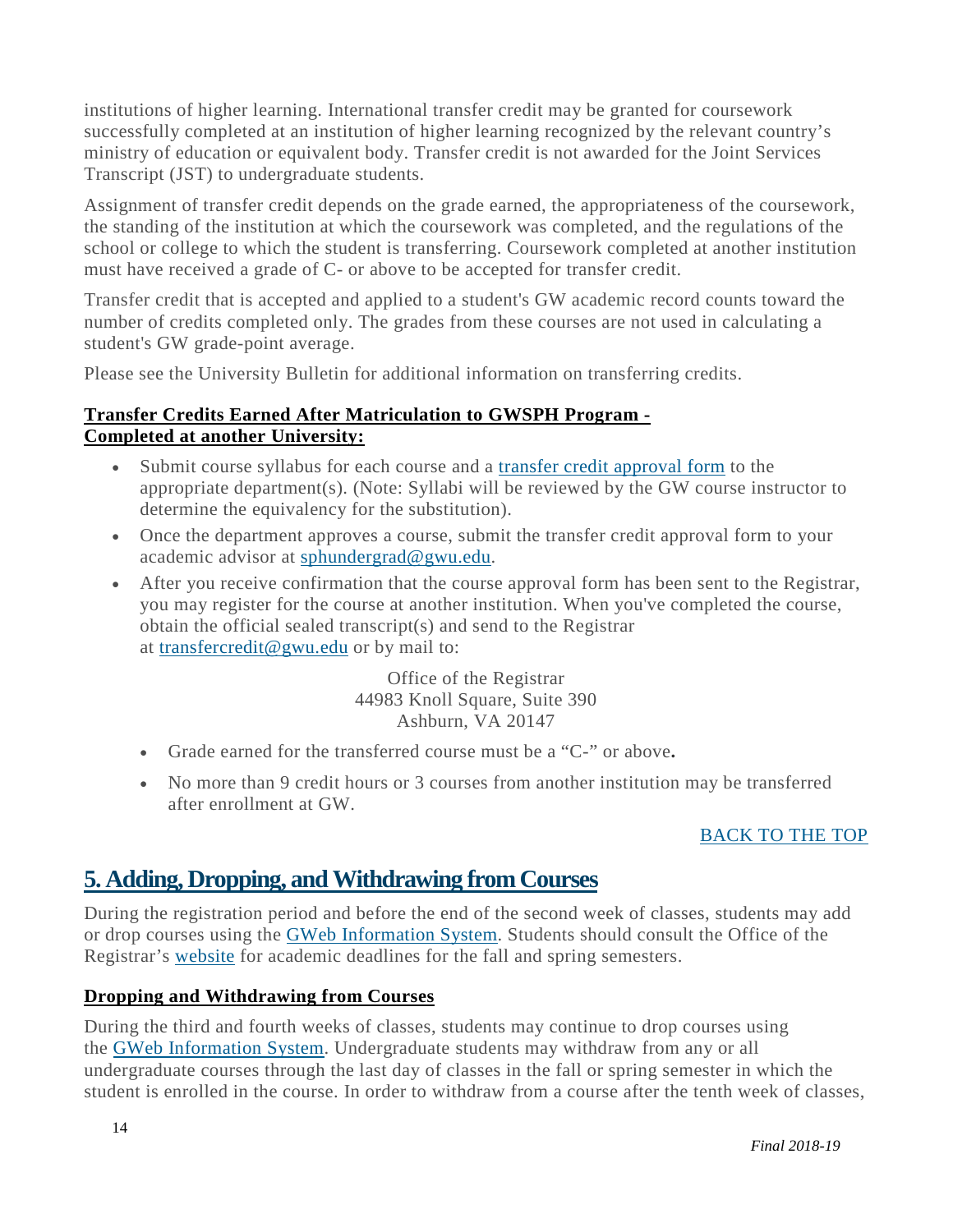the student must submit a [Registration](https://registrar.gwu.edu/sites/registrar.gwu.edu/files/downloads/reg_transaction_form.pdf) Transaction Form (RTF) to their academic advisor, but no supporting documentation is required.

All charges for courses that the student drops are subject to the refund policy listed under [Fees](http://bulletin.gwu.edu/fees-financial-regulations/) and Financial [Regulations](http://bulletin.gwu.edu/fees-financial-regulations/) in the University Bulletin.

#### **Adding Courses**

Adding a course in the third or fourth week of classes requires the signature of the instructor. After the fourth week of classes, students who wish to add a course must complete a [Registration](https://registrar.gwu.edu/sites/registrar.gwu.edu/files/downloads/reg_transaction_form.pdf) [Transaction](https://registrar.gwu.edu/sites/registrar.gwu.edu/files/downloads/reg_transaction_form.pdf) Form (RTF) and submit it to their academic advisor.

For more information, please see the University [Regulations.](http://bulletin.gwu.edu/university-regulations/#adding)

#### **Complete Withdrawal from the University**

A degree-seeking student who wishes to withdraw from all courses during a given semester must complete a Complete [Withdrawal](https://registrar.gwu.edu/sites/registrar.gwu.edu/files/downloads/completewithdrawal.pdf) Form and submit it to their advisor. The deadline for complete withdrawal from all courses is the end of the tenth week of classes. Complete withdrawal after the tenth week requires submission of a petition to the student's academic advisor. Submission of a petition does not guarantee approval.

All charges for courses from which the student withdraws are subject to the refund policy found at the Registrar's Office website. Failure to complete a Complete [Withdrawal](https://registrar.gwu.edu/sites/registrar.gwu.edu/files/downloads/completewithdrawal.pdf) Form can result in an extended financial obligation and the recording of grades of *F* (Failure) or notations of *Z* (Unauthorized Withdrawal).

The University is authorized to award the degree of associate in general studies under designated circumstances. This degree may be awarded to students in good standing who must leave GW after completing 60 credits in residence in a degree-granting GW school; students should consult their academic advisor about additional requirements for awarding of the associate in general studies.

For more information, please see the University [Regulations.](http://bulletin.gwu.edu/university-regulations/#Withdrawal)

#### **Changes to Student Enrollment Status**

<span id="page-15-0"></span>Dropping or withdrawing from a course may result in changes to a student's enrollment status. Falling below full-time status may affect financial aid and scholarships, on-campus housing, and academic status. All students, especially international students, athletes, student veterans, and students receiving financial aid, should consult with their academic advisor before adjusting their course load.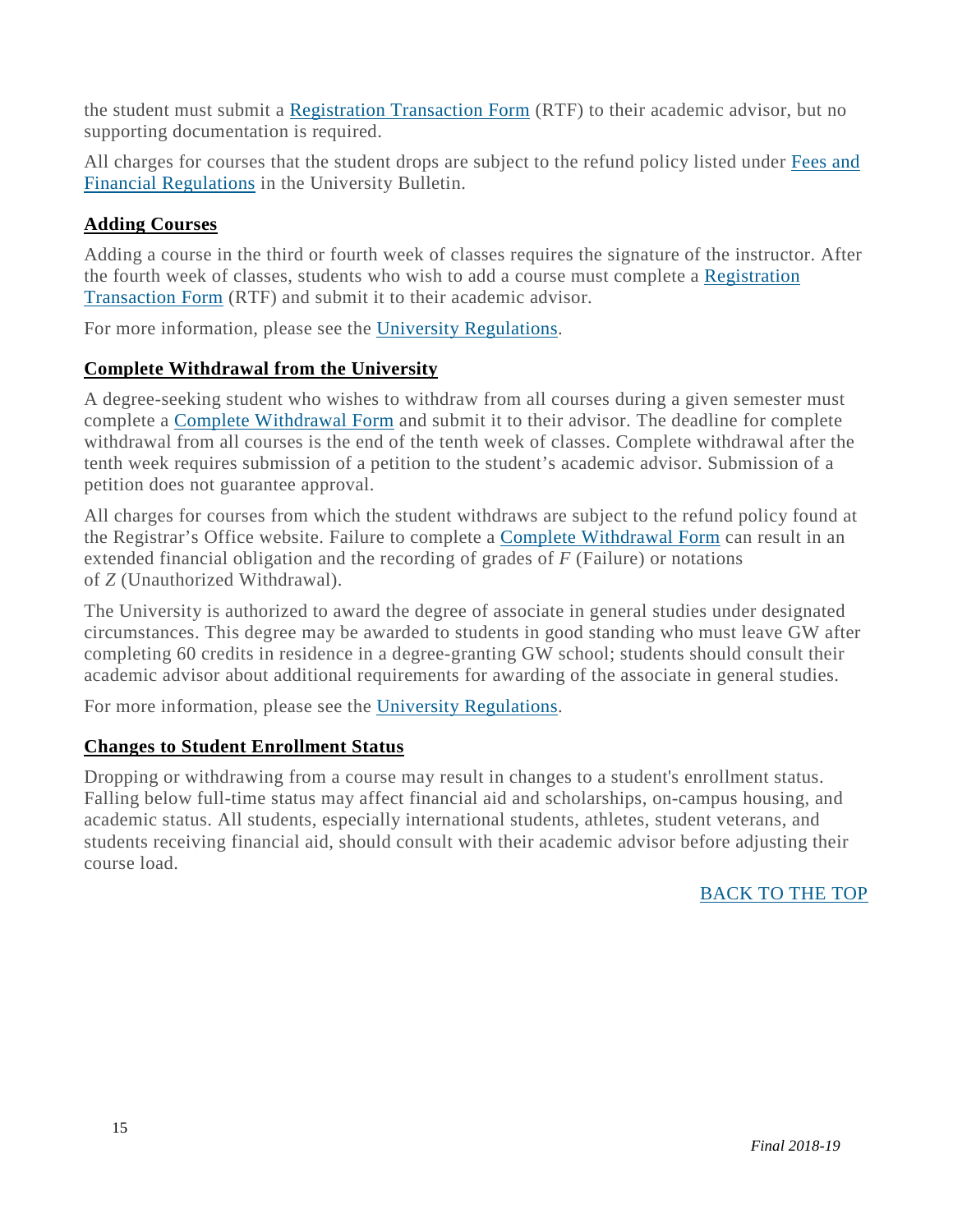### **6. Feesfor CourseLoad Changes**

Students may add and drop courses before the first day of class without penalty. A late registration fee of \$80 is applied to a student's account when registering for classes on/or beyond the first day of classes. The following schedule of fees applies to dropped classes on/or beyond the first day of classes.

| <b>On Campus Courses</b><br><b>(Fall &amp; Spring Semesters)</b> |                                 | <b>Online Courses</b><br>(Every Term)                        |                                 |
|------------------------------------------------------------------|---------------------------------|--------------------------------------------------------------|---------------------------------|
| <b>Drop Date</b>                                                 | <b>Tuition</b><br>Reimbursement | <b>Drop Date</b>                                             | <b>Tuition</b><br>Reimbursement |
| On or before the end of<br>the first week of the<br>semester     | 90%                             | On or before the end<br>of the first week of<br>the semester | 85%                             |
| On or before the end of<br>the second week of the<br>semester    | 60%                             | After the first week<br>of the semester                      | None                            |
| On or before the end of<br>the third week of the<br>semester     | 40%                             |                                                              |                                 |
| On or before the end of<br>the fourth week of the<br>semester    | 25%                             |                                                              |                                 |
| After the fourth week of<br>the semester *                       | None                            |                                                              |                                 |

#### **On Campus Courses - Summer Sessions**

In cases of authorized withdrawals from courses, refunds of 85% of tuition and fees will be made for courses dropped within the first seven calendar days of the start of a session. No refund will be made for courses dropped thereafter.

\*After the 4th week of classes, students who wish to add or withdraw from a course must complete a [Registration](https://registrar.gwu.edu/sites/registrar.gwu.edu/files/downloads/reg_transaction_form.pdf) Transaction Form (RTF) and submit it to [sphundergrad@gwu.edu.](mailto:sphundergrad@gwu.edu) Between the end of the 4th week and before the end of the 8th week, dropping a class will result in a notation of W (Authorized Withdrawal) on the transcript.

Students receiving financial assistance should consult with a [university](https://financialaid.gwu.edu/getting-assistance) financial aid [representative](https://financialaid.gwu.edu/getting-assistance) to understand potential consequences of adjusting their enrollment.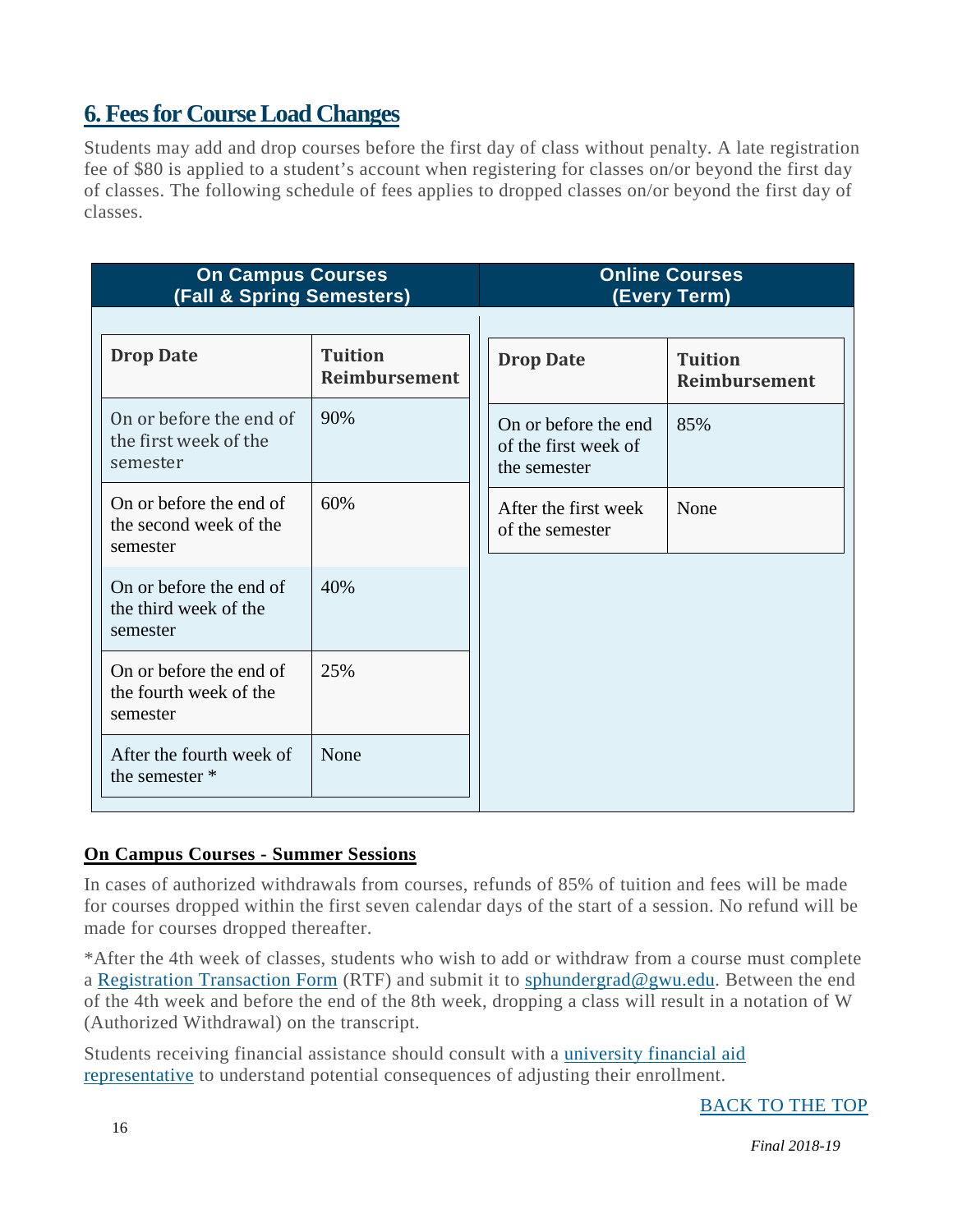### <span id="page-17-0"></span>**7. AcademicWorkload and Student Status**

For the purpose of defining student status, undergraduates taking 12 or more credits per semester are considered to be full-time, those taking 6 to 11 credits per semester are considered to be halftime, and all others are considered to be part-time. Generally, an undergraduate becomes a sophomore upon completion of 30 credits, a junior upon completion of 60 credits, and a senior upon completion of 90 credits.

For more information, please see the University [Regulations.](http://bulletin.gwu.edu/university-regulations/#Grades)

[BACK](#page-2-0) TO THE TOP

### <span id="page-17-1"></span>**8. ResidentialInternational Students:Lessthan Full-Time Status**

If you are an international student on an F-1 or J-1 Visa, it is your responsibility to enroll as a fulltime student (minimum 12 credits for undergraduates) for spring and fall semesters according to the U.S. Immigration and Naturalization rules. In certain situations, a reduced course load may be allowed. To request approval, complete the F-1/J-1 Request for [Reduced](https://internationalservices.gwu.edu/sites/internationalservices.gwu.edu/files/downloads/RCL_0.pdf) Course Load Form and submit it to the International Services Office (ISO). You can obtain more information from the ISO on their [website](http://internationalservices.gwu.edu/) or by contacting the office at [iso@gwu.edu](mailto:iso@gwu.edu) or 202.994.4477.

#### [BACK](#page-2-0) TO THE TOP

### <span id="page-17-2"></span>**9. Grades**

Grades are made available to students through the **Office of the [Registrar](http://registrar.gwu.edu/)** after the close of each semester.

#### **Undergraduate Grading**

The following grading system is used for undergraduate

students: A, Excellent; B, Good; C, Satisfactory; D, Low Pass; F, Fail; other grades that may be assigned are  $A-, B+, B-, C+, C-, D+,$  and  $D-.$  Symbols that may appear include AU, Audit; I, Incomplete; W, Authorized Withdrawal; Z, Unauthorized Withdrawal; and RP, Repeat Course.

*Minimum Grades for Prerequisites*—Some exercise science core courses are taken as part of a sequence. For example, students must take EXNS 1110 prior to taking EXNS 2110. Students enrolled in the BS, Exercise Science or the BS, Nutrition Science programs must earn a minimum grade of C- in the first course of a sequence in order to take the second. Students must earn an overall minimum GPA of 2.5 in the Exercise Science core curriculum to graduate.

*Repeating Courses for Credit*—For courses that do not specifically state that repetition for credit is permitted, an undergraduate student may, with permission of the instructor teaching the course in question, repeat for credit a course in which a grade of B- (2.75) or lower was received. The student must complete an RTF [form](https://registrar.gwu.edu/sites/registrar.gwu.edu/files/downloads/reg_transaction_form.pdf) to register. Credit for the repeated course will not count toward degree requirements; the grade earned in the repeated course will, however, be included in the student's cumulative grade-point average.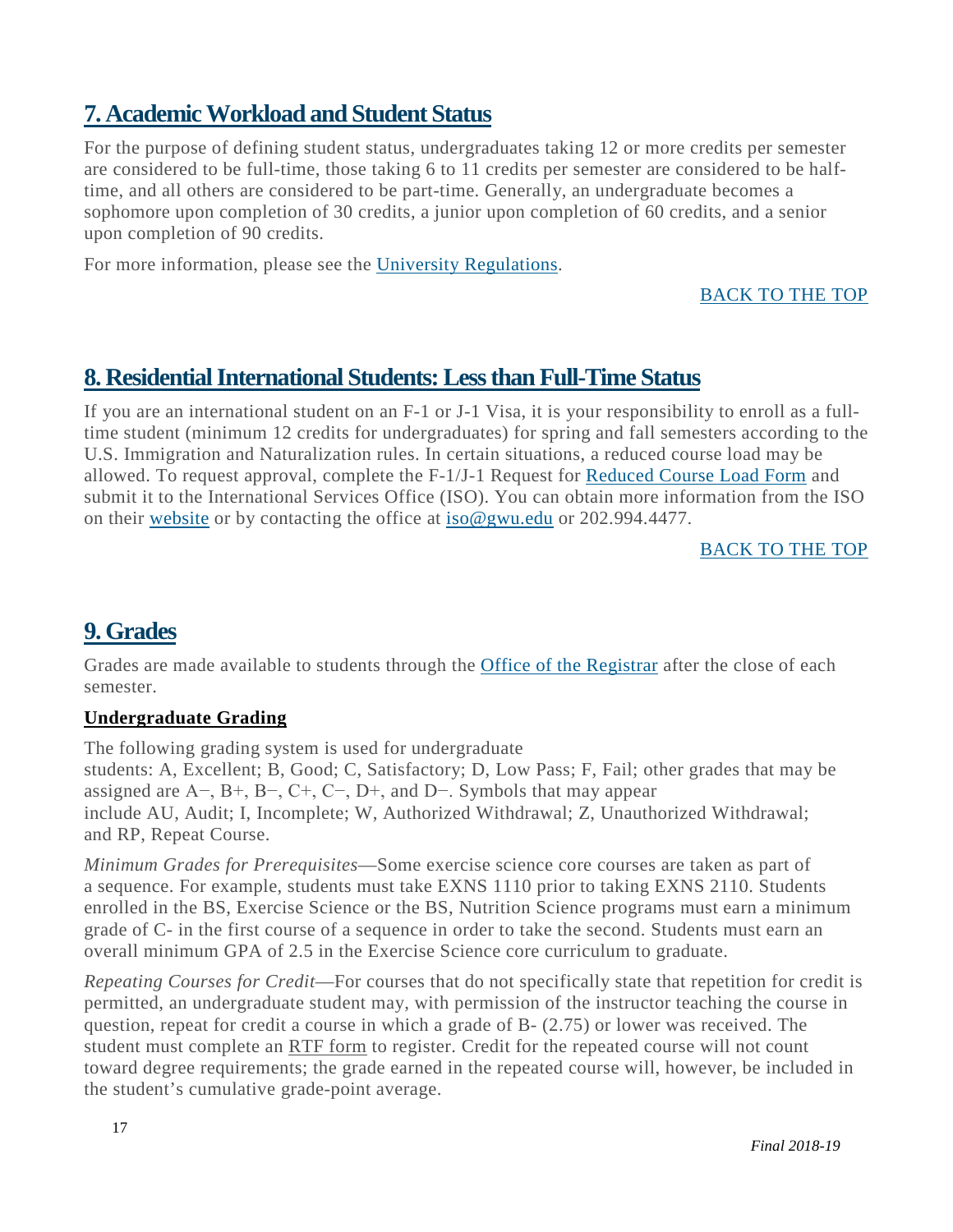*Unauthorized Withdrawal* —The symbol of Z is assigned when students are registered for a course that they have not attended or have attended only briefly, and in which they have done no graded work. The symbol of Z is not a grade but an administrative notation.

For more information, please see the University [Regulations.](http://bulletin.gwu.edu/university-regulations/#Grades)

#### [BACK](#page-2-0) TO THE TOP

### <span id="page-18-0"></span>10. Grades of Incomplete **(I)**

Conditions under which an Incomplete (I) grade may be assigned are described in the [University](http://bulletin.gwu.edu/university-regulations/) [Bulletin.](http://bulletin.gwu.edu/university-regulations/) The student must work directly with the Instructor to document how the student will complete the course work and earn a grade using the [Incomplete](http://publichealth.gwu.edu/academics/forms) Course Grade Contract. The completed contract must be signed by the student, Instructor, and Dean and sent to [sphundergrad@gwu.edu](mailto:sphundergrad@gwu.edu) or to the OSA mailbox, which is physically located in the self-service area of OSA.

Incomplete work must be completed by a date agreed upon by the student and the instructor, but no more than 6 calendar months from the end of the term in which the student registered for the course. The final grade earned will replace the symbol of "I" on the official transcript. An Incomplete that is not changed by the deadline noted in the contract will convert to an "F" (Failure) and the GPA and academic standing recalculated accordingly.

#### [BACK](#page-2-0) TO THE TOP

### <span id="page-18-1"></span>**11.Grade-Point Average**

The following credit values are used in computing the undergraduate grade-point average: *A*, 4.0; *A−*, *3.7*; *B+*, 3.3; *B*, 3.0; *B−*, 2.7; *C+*, 2.3; *C*, 2.0; *C−*, 1.7; *D+*, 1.3; *D*, 1.0; *D−*, .7; *F*, 0. Credits for a course in which a grade of F is earned are not counted towards the total number (120- 124) of credits needed to graduate.

Classes that are taken Pass/No Pass or marked *AU*, *I*, *P*, *NP*, *RP*, *W*, or *Z* are not counted towards the cumulative GPA. With the exception of Consortium courses, grades in courses taken at other institutions are not considered in computing the grade-point average. No more than four courses may be taken Pass/No Pass. Some classes are not eligible to be taken Pass/No Pass. For more information, please see the University [Regulations.](http://bulletin.gwu.edu/university-regulations/#GPA)

*Note: LSPA courses are not counted towards GPA or graduation requirements.*

#### [BACK](#page-2-0) TO THE TOP

### <span id="page-18-2"></span>**12. First-Year Academic Forgiveness Policy**

Undergraduate students are eligible to repeat for credit one course, taken at GW during their first academic year (first semester for transfer students), in which they received a grade of  $D+ (1.3)$  or below. A student may repeat a course under this policy at any time during their enrollment at GW; however, a course is not eligible for this policy if the student has taken a subsequent course for which the initial course is a prerequisite. Only the grade earned for the repeat enrollment is factored into the student's cumulative grade-point average.

For more information, please see the University [Regulations.](http://bulletin.gwu.edu/university-regulations/#Academic%20Forgiveness%20Policy)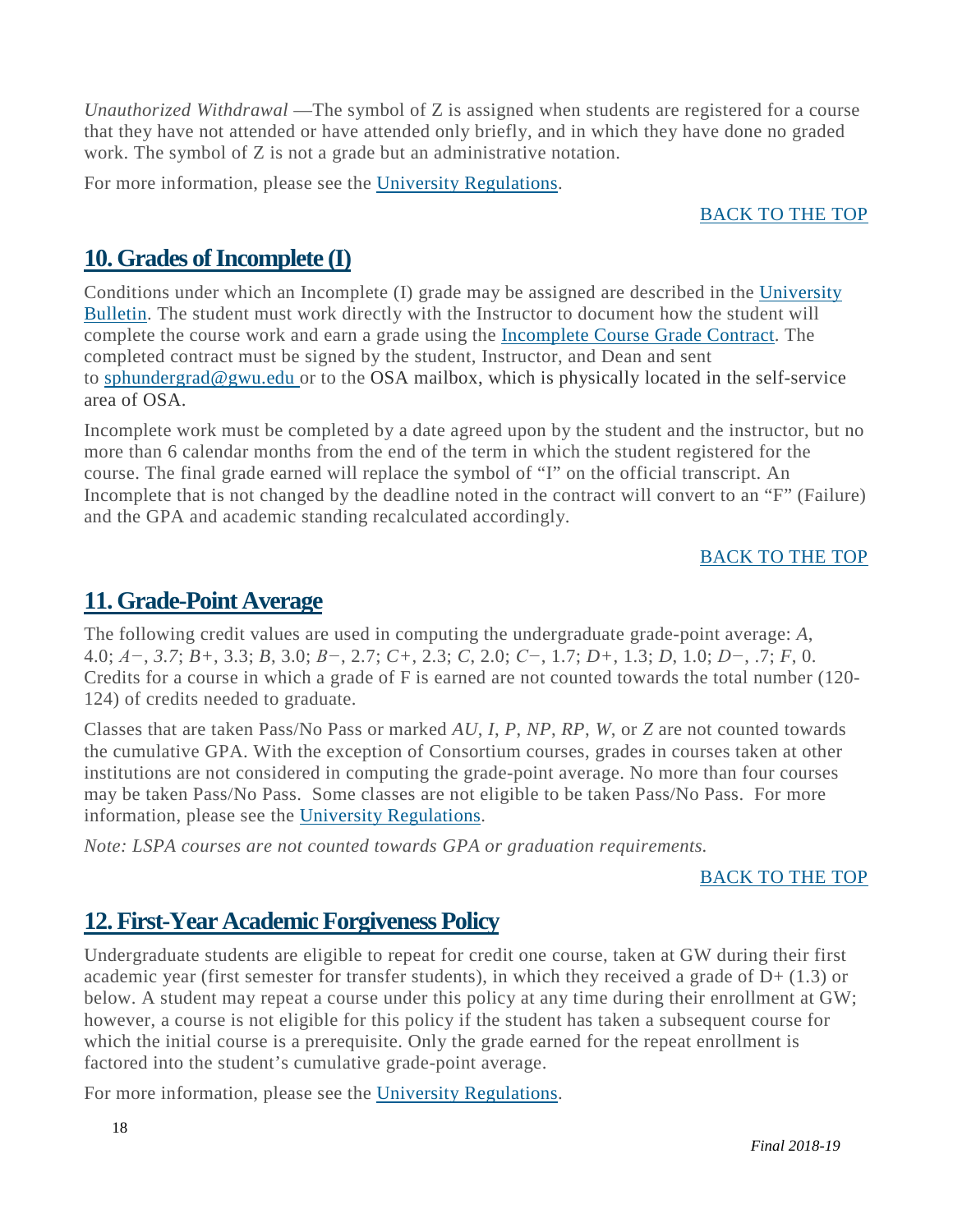#### [BACK](#page-2-0) TO THE TOP

### <span id="page-19-0"></span>**13.Maintaining Good Academic Standing**

Academic standing is determined at the end of each fall and spring semester. Undergraduate students are considered to be in good academic standing if at the end of any semester their gradepoint average (GPA) for that semester and their cumulative GPA are 2.0 or above.

Students should refer to the University [Regulations](http://bulletin.gwu.edu/university-regulations/#Standing) for information on academic probation, suspension for poor scholarship, appeal of academic suspension, and readmission after suspension for poor scholarship. Students who fall into one or more of these categories should contact their academic advisor.

#### [BACK](#page-2-0) TO THE TOP

### <span id="page-19-1"></span>**14.Grades Appeals**

All students have the right to appeal an academic decision.

#### **Grounds for Appeal**

Dissatisfaction with a grade is not grounds for an appeal. Acceptable reasons for an appeal include only an error in grading procedures or inequity in the application of policies stated in the course syllabus. (Students may grieve at any time when they feel that they have been discriminated against on the basis of race/ethnicity, color, religion, gender, national origin, age, disability, veteran status, sexual orientation, or gender identity).

#### **Phase I: Informal Resolution**

Prior to filing a formal grade appeal, the student should seek an acceptable resolution through a discussion with the course instructor. This discussion must occur within the first 30 days of the start of the next term.

- 1. If a satisfactory resolution is not reached, the student should consult with the Program Director. After having discussed the grade with the Program Directorm if still unresolved, the student should consult with the Assistant Dean for Undergraduate Affairs. In situations when the Course Instructor is the Program Director or Assistant Dean, the student may contact the Department Chair or Senior Associate Dean for Academic, Student, and Faculty Affairs (hereafter Senior Associate Dean).
- 2. If no resolution is reached as a result of these informal attempts, the student may file a formal appeal (see next step) with the Senior Associate Dean.

#### **Phase II: Initiating an Appeal**

A grade appeal will trigger a thorough review and could result in the grade remaining the same, the grade being raised, or the grade being lowered in the event the review determines that an error benefited the student.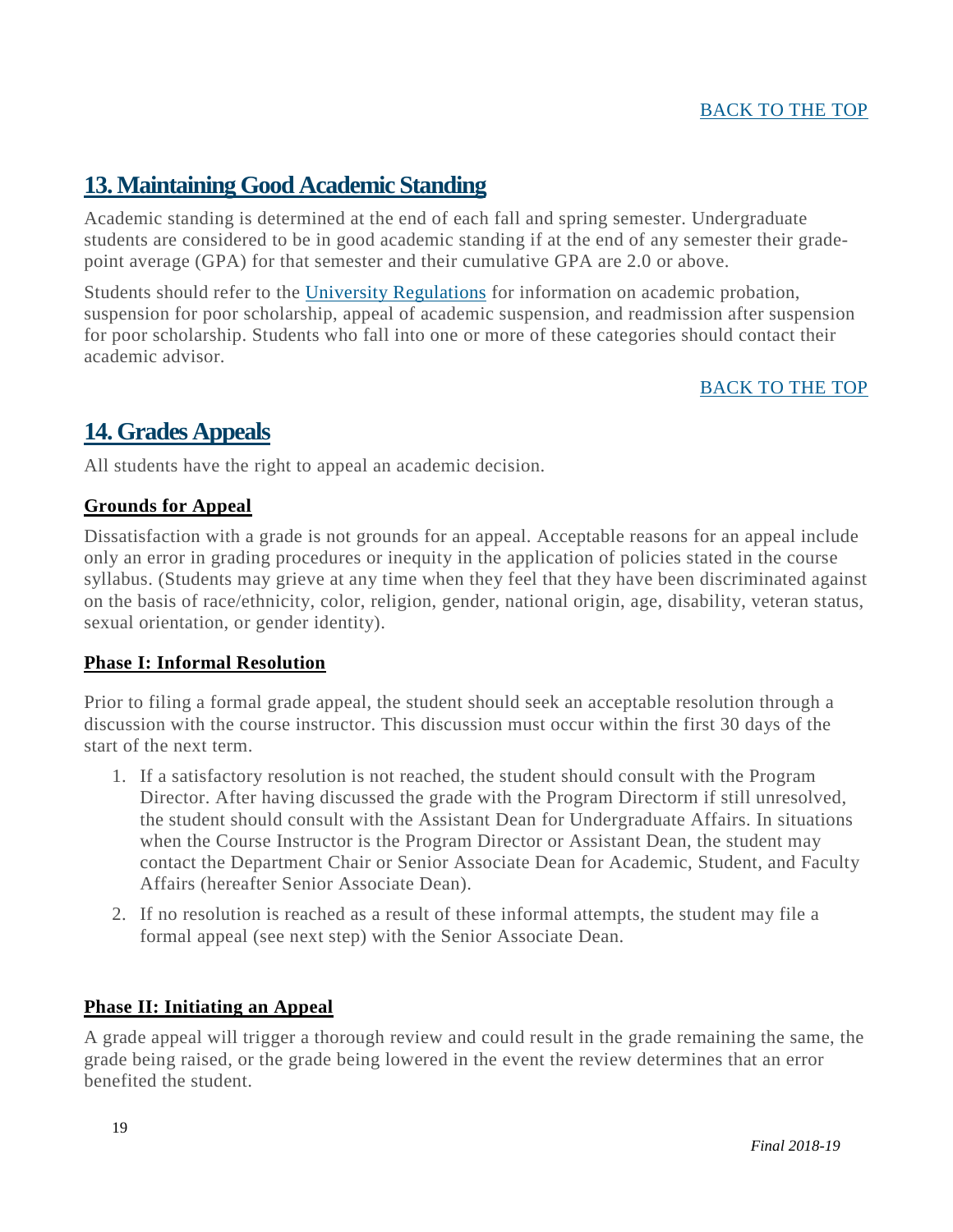- 1. The student may submit a formal appeal letter to the Senior Associate Dean who will convene a group of three impartial faculty members from the Milken Institute School Student Academic Appeals Committee to review the student's appeal. This group should not include Committee members from the instructor's department.
- 2. The student must submit in writing the following information to the Senior Associate Dean within the first 60 calendar days from the start of the next term:
	- 1. Description of the reason(s) for requesting an appeal;
	- 2. Detailed description of the timeline of events;
	- 3. Statement explaining the resolution sought by the student;
	- 4. The course syllabus and any documents relevant to the appeal.
- 3. The Senior Associate Dean must then notify the instructor of the appeal and provide a copy of the formal request. The Committee will have two weeks to review the materials before meeting separately with the instructor and the student to make additional comments and to answer questions.
- 4. The Committee will deliberate and communicate its decision to the Senior Associate Dean in a written report. The Senior Associate Dean will convey the outcome to the student and the faculty member. **The Committee's decision is final.**
- 5. If the committee finds in favor of the Instructor's initial decision, there is no further appeal of the academic evaluation, except on procedural grounds. The student may request the Senior Associate Dean to review the procedural aspects of the case, if applicable. Requests for review must be submitted in writing, including an explanation of the basis for the appeal, within ten days after the review committee report has been provided to the student.
- 6. If the Senior Associate Dean concludes that procedural violations have occurred, then (s)he may remand the case to the department or program for a re-hearing or may take other steps to afford the student an appropriate remedy.
- 7. All appeals must be resolved no later than the end of the term following the term in which the course was taken and the original grade was awarded. If the Committee has not reported the outcome of the appeal process by the end of the semester, then the appeal will go directly to the Senior Associate Dean to settle the dispute.

#### [BACK](#page-2-0) TO THE TOP

### <span id="page-20-0"></span>**15.Honors and Awards**

#### **Dean's List**

Undergraduate students who, in any one semester, earn 12 credits or more and attain a minimum semester grade point average of 3.75 in letter-graded coursework, pass all non-graded credit courses, and do not have any Unauthorized Withdrawals (Z) or Incompletes (I), are placed on the Dean's List for that semester.

For more information, please see the University [Regulations.](http://bulletin.gwu.edu/university-regulations/#Latin)

#### **Distinguished Scholar**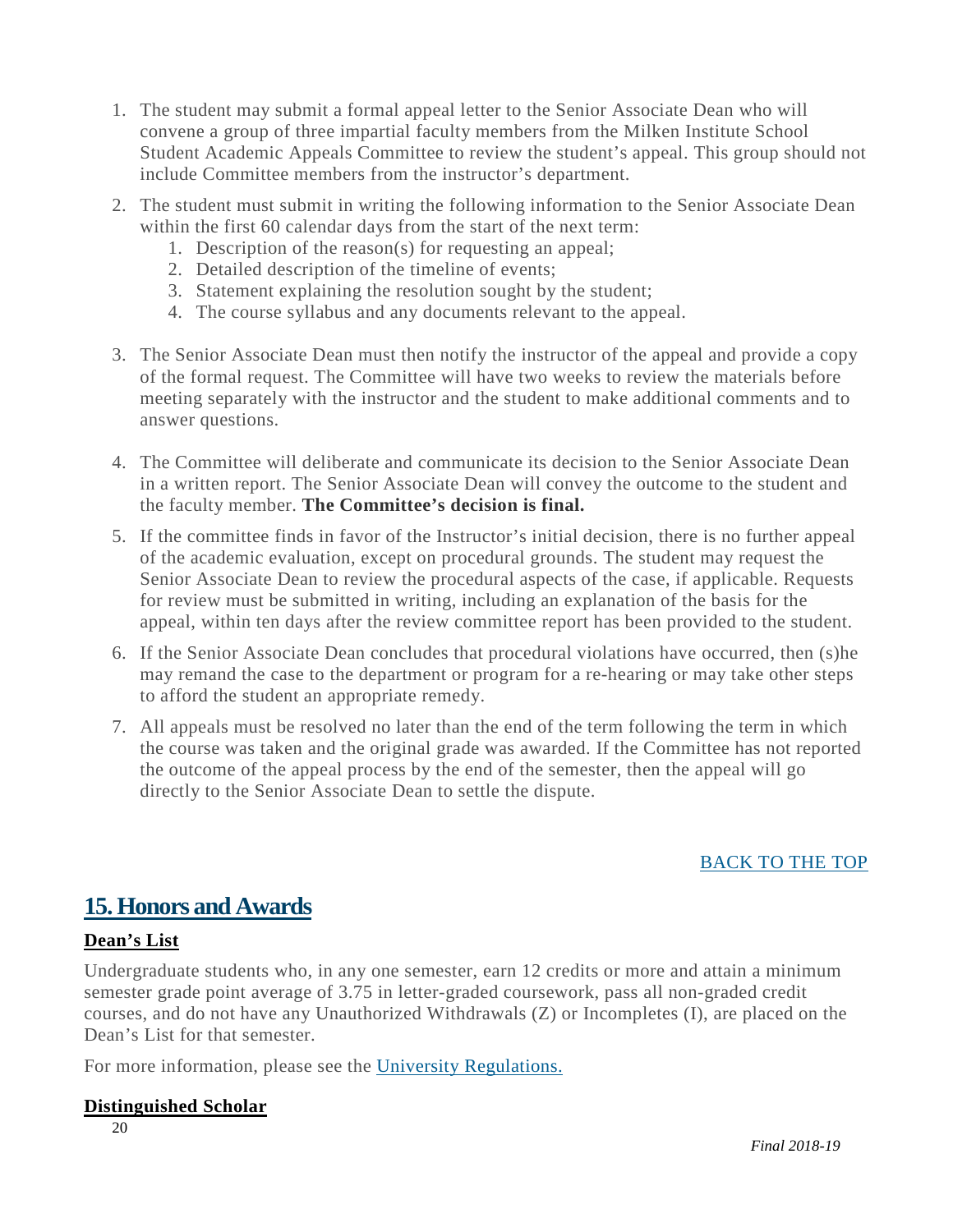Each year, the Distinguished Scholar Award is awarded to a graduating senior in GWSPH who has excelled academically and shown commitment to scholarship through participation in research or other academic leadership activities.

#### **Latin Honors**

Bachelor's degrees with honors are awarded to students whose academic records give evidence of particular merit. The student's grade-point average determines the level of honors as follows: cum laude, 3.4–3.59; magna cum laude, 3.6–3.79; summa cum laude, 3.8–4.0. The grade-point average includes all coursework completed at GW. To be eligible for an honors designation, a student must complete at least 60 credits of coursework with letter grades (grades included in calculating the grade-point average) at GW.

For more information, please see the University [Regulations.](http://bulletin.gwu.edu/university-regulations/#Latin)

#### **Special Honors**

In addition to meeting the general requirements stated under University Regulations, a candidate for graduation with Special Honors in exercise science or nutrition science must have a minimum GPA of 3.5 in required courses in the major and a minimum overall GPA of 3.25. The candidate must submit an honors paper; the student will be recommended for graduation with special honors only if a committee of at least two faculty members approves the paper.

#### **Delta Omega**

Public Health majors may be eligible for admission to Delta [Omega,](https://deltaomega.org/) the national honors society for studies in public health. Students in the Exercise Science and Nutrition Science programs are not eligible. Please visit the GW chapter [webpage](https://publichealth.gwu.edu/projects/delta-omega) for more information.

#### **Phi Beta Kappa**

Undergraduate students in all programs in the GWSPH may be eligible for admission to Phi [Beta](https://www.pbk.org/) [Kappa,](https://www.pbk.org/) a prestigious national honors society for students in the liberal arts and sciences. Please visit the GW chapter [webpage](http://phibetakappa.gwu.edu/) for more information.

#### [BACK](#page-2-0) TO THE TOP

#### <span id="page-21-0"></span>**16. Degree Programs**

#### **Double Majors**

Undergraduate students can declare no more than two majors, one or both of which may be within the GWSPH. In addition, students can pursue up to two minors, one or both of which may be within the GWSPH. However, students may not double count more than one course across two majors, with limited exceptions for students in the Exercise Science and Nutrition Science majors.

The degree awarded is dependent upon the student's primary major and the completion of general education requirements specific to the student's home School. For example, a GWSPH student with a primary major in Public Health and secondary major in International Affairs through the Elliott School of International Affairs will receive a BS in Public Health from the Milken Institute School of Public Health.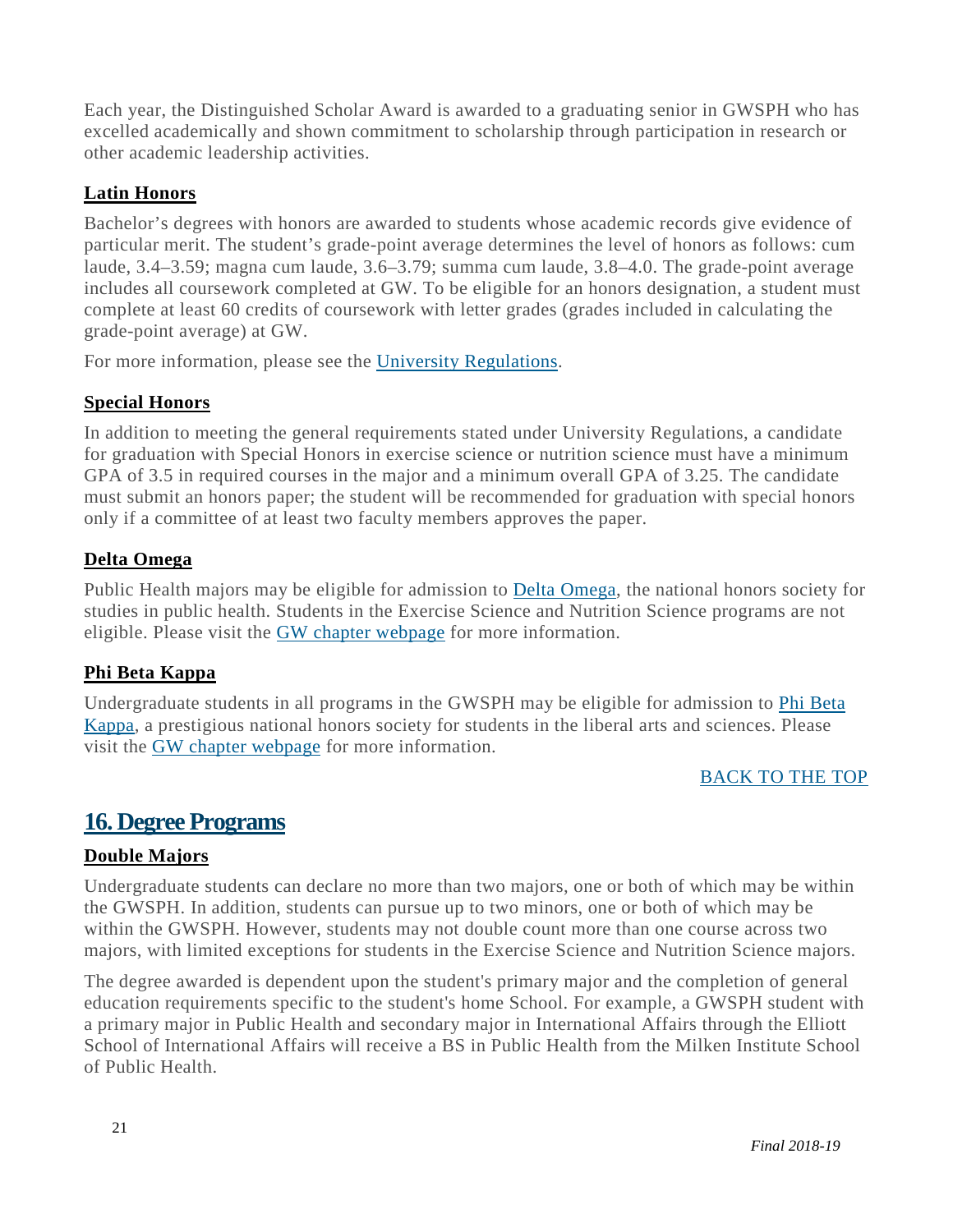The completion of the secondary major will be indicated by a notation on the transcript and diploma.

#### **Minors**

Undergraduates can declare no more than two minors. Students may not declare a minor in the same subject in which they have declared a major. Students should contact their academic advisor with any questions.

With rare exceptions, students may not double count more than one course between a major and minor or between minors. Petitions to double count more than one course should be submitted to the student's academic advisor.

#### **Double Degrees**

To earn two bachelor's degrees at the same time, students must be admitted to the school that offers the second degree; satisfy the general and major requirements for both degrees; complete at least 30 additional credits beyond the credits required to earn one degree or a total of 150-154 credits; and earn 90 credits in residence at GW. Students interested in pursuing this option must have a cumulative grade-point average of at least 3.3. Requests for consideration should be sent to the student's academic advisor

#### [BACK](#page-2-0) TO THE TOP

### <span id="page-22-0"></span>**17. Undergraduate Degree Requirements**

To earn a bachelor's degree, students must complete 120-124 academic credits; meet the General Education Requirement; school-specific requirements of their home school and requirements of at least one major within their home school; fulfill the residence requirement; and have a cumulative grade point average of at least 2.0. Additional school-specific regulations may apply.

#### [BACK](#page-2-0) TO THE TOP

### <span id="page-22-1"></span>**18. Major-Specific Policies**

#### **Exercise Science and Nutrition Science Major-Specific Policies:**

- 1. Exercise Science and Nutrition Science students may "double-count" no more than 2 courses between their major and minor or between minors or between majors. The exception to this rule are Exercise Science and Nutrition Science double majors. If you intend to double major in Exercise Science and Nutrition Science, please consult with your academic advisor about how to combine these majors.
- 2. Nutrition Science majors must receive a C- or better and a cumulative GPA of 2.5 or higher in the Nutrition Science core courses. This requirement does not apply to the Basic Science and Math core courses.
- 3. Exercise Science students must complete 4 credits worth of Field Experience.
	- a. Students must have completed Anatomy and Physiology 1 & 2 (EXNS 1110/1111) and have enrolled in and begun Exercise Physiology 1 (EXNS 2111) to begin the field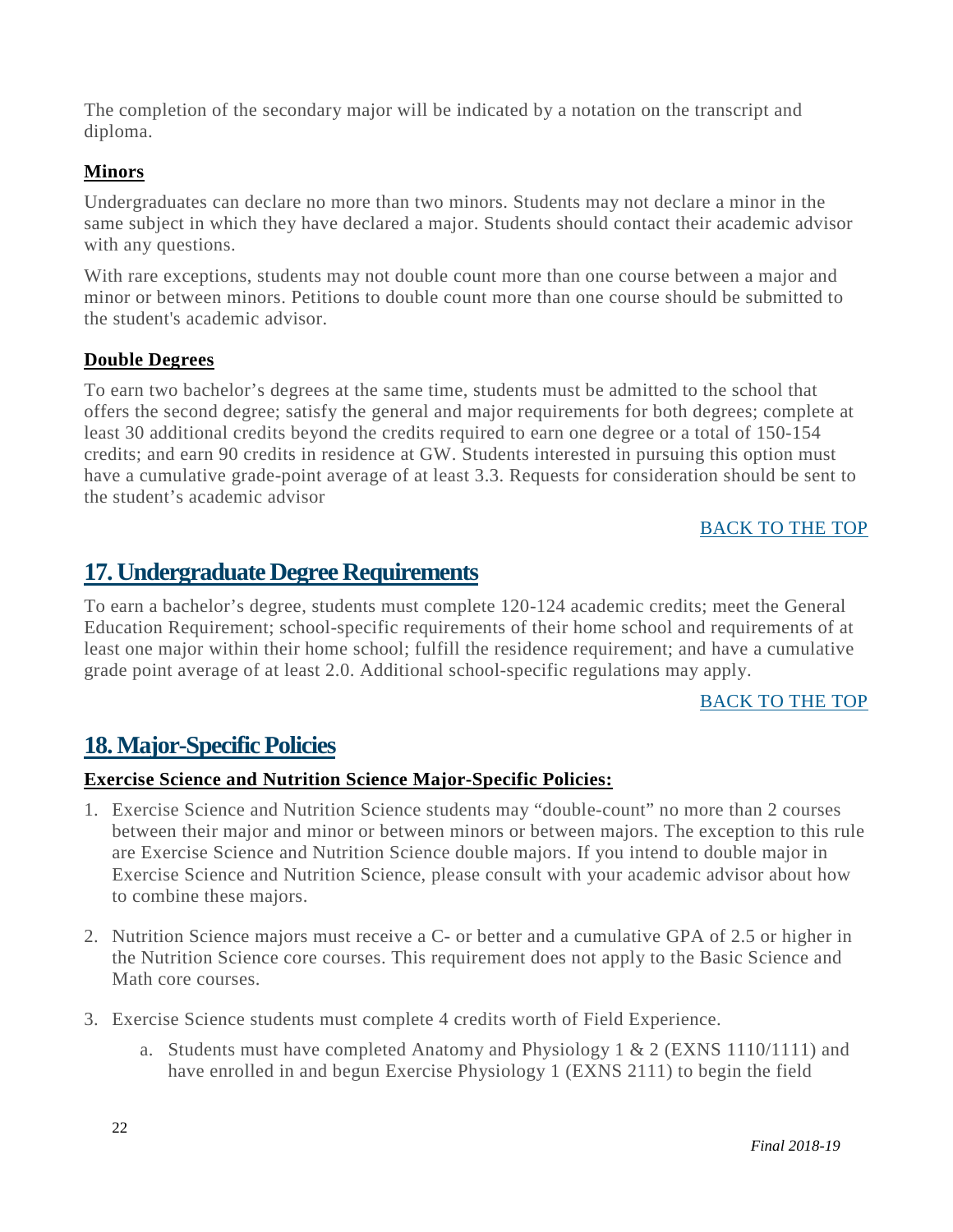experience. Students may begin the field experience during the fall they are taking EXNS 2111.

- b. The Field Experience requires 400 hours on-site work. For a site to count for credit, students must complete at least 100 hours there. A student must work at a minimum of 2 sites. In other words, a student cannot complete all 400 hours at 1 site.
- c. Students are expected to read and complete all requirements detailed in the Field Experience syllabus.
- d. Students cannot start their field experience without a completed Placement Form, a site partner agreement, and an approval email from the Field Experience Director, Dr. Mary Barron. Questions about the field experience can be directed to Dr. Barron at [mjbarron@gwu.edu.](mailto:mjbarron@gwu.edu)
- 4. Students may only take guided electives from the list of pre-approved courses, unless advanced written approval has been obtained. Students can access the most up-to-date list of approved guided electives in the program guide for **Exercise Science** and **Nutrition Science** available on the academic program website. General electives can be any GW undergraduate course, except LSPA courses.
- 5. Students in the Exercise Science and Nutrition Science programs adhere to the general university rules for study abroad. For more information, please see the section on ["Study](#page-26-3)  [Abroad.](#page-26-3)"

#### [BACK](#page-2-0) TO THE TOP

#### **Public Health Major-Specific Policies:**

- 1. Absent exceptional circumstances, Public Health majors may not take core courses at another institution. This includes consortium or abroad programs. Petitions for exceptions to this policy should be submitted to the program director.
- 2. Public Health students may only "double-count" one course between their major and minor or between minors or between majors.
- 3. Students interested in the Public Health minor must apply to the [waitlist](https://docs.google.com/forms/d/e/1FAIpQLSc51Lp_DDjcCYH1jYpVogj1DFwNVsF8t-8aLldXC8PyRvo2Lw/viewform) first. Students are accepted off the waitlist before registration each semester.
	- a. Students may take courses toward the minor before declaring. In fact, it's encouraged. Students will be accepted off the waitlist based on number of courses completed, date of application to the waitlist, and expected graduation date. Students who fulfill all requirements of the minor prior to graduation will be declared a public health minor even if they were not accepted off the waitlist. In this situation, it is the student's responsibility to inform program advisors that they wish to formally declare the minor.
- 4. Students interested in the BS/MPH should talk to their academic advisor as soon as they decide. If accepted to the BS/MPH, students take 4 courses that count toward both their MPH and their BS degrees. Admission to the MPH is conditional based on grades earned in those 4 courses and successful graduation from the BS program. Refer to the BS/MPH tab of the BS, [Public](https://publichealth.gwu.edu/programs/public-health-bs) Health [program](https://publichealth.gwu.edu/programs/public-health-bs) page for details about the BS/MPH admissions process.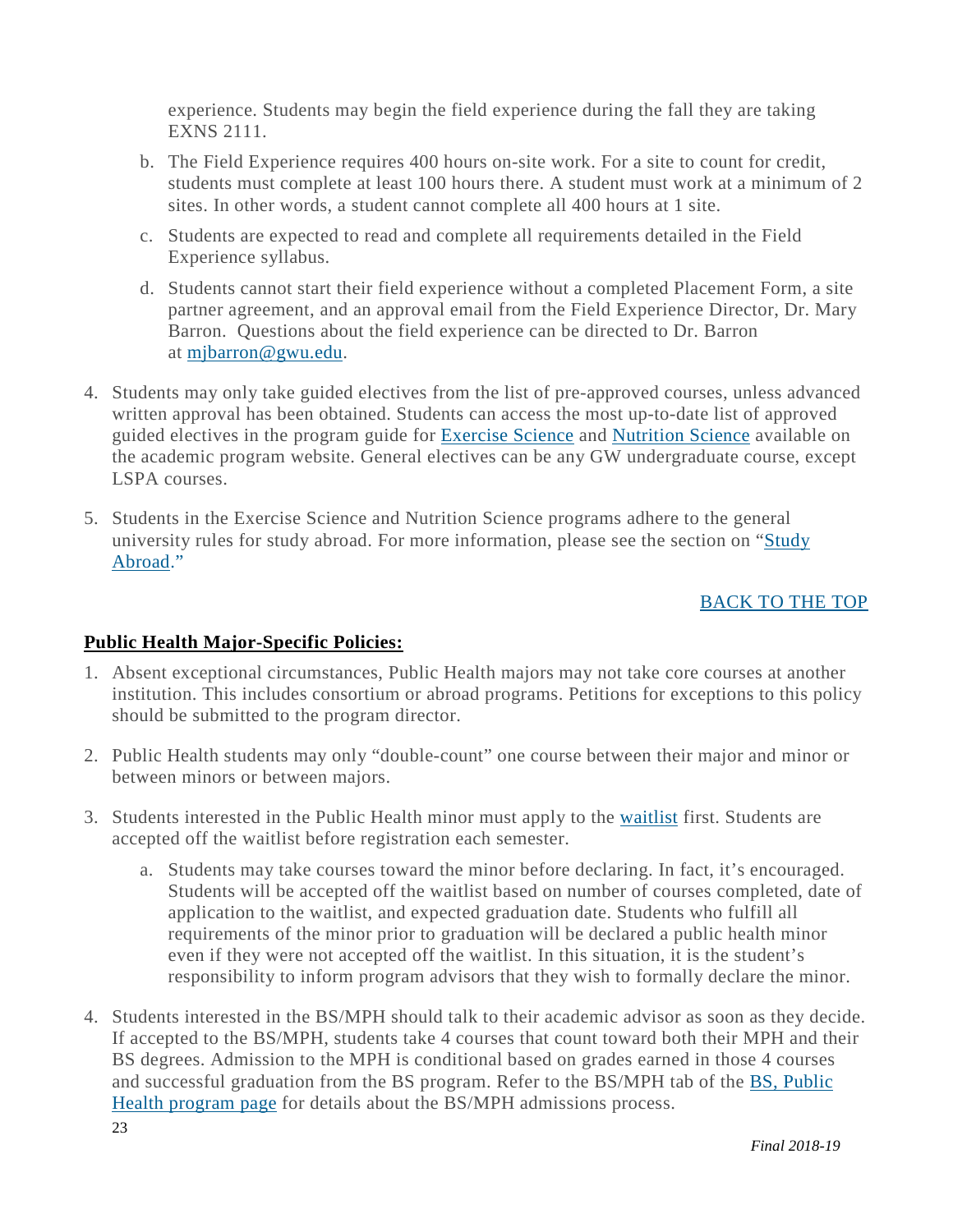- a. The BS/MPH is NOT a 5-year program. The time it takes to complete the MPH portion of the dual degree program depends on the concentration, student decisions regarding course load and sequencing, and whether the student is admitted in their junior or senior year.
- 5. Public Health majors and minors must follow specific requirements for transferring credit from study abroad programs. See section on ["Study Abroad"](#page-26-3) for more information.

#### [BACK](#page-2-0) TO THE TOP

#### **BS/MPH-Specific Policies:**

Students in the BS/MPH dual program are responsible for adhering to all requirements of both the BS, Public Health program and MPH program in which they are enrolled. Please read the **[BS/MPH](https://publichealth.gwu.edu/sites/default/files/BS%20MPH%20PH%202018.pdf)** [program](https://publichealth.gwu.edu/sites/default/files/BS%20MPH%20PH%202018.pdf) guide and consult with your academic advisor for additional policies and procedures.

#### BS/MPH Requirements:

- 1. To retain eligibility for many undergraduate federal and institutional financial aid opportunities, at least 51% of the student's semester course load must comprise undergraduate courses. Example: If a student is enrolled in 12 credits in one semester, at least 7 credits must be undergraduate coursework (58%) to be considered an undergraduate student.
	- a. It is the student's responsibility to confirm with the Office of Student [Financial](http://financialaid.gwu.edu/contact-us) [Assistance](http://financialaid.gwu.edu/contact-us) the requirements that should be met in order to maintain eligibility for undergraduate financial aid.
	- b. Students enrolled in more than 49% graduate level credits per semester risk complications with their financial aid and scholarships.
- 2. Graduate Credit Requirement: 120 undergraduate credits are required for the BS degree; 36 graduate credits are required for the MPH degree.
- 3. BS/MPH students earn their degrees sequentially, with the BS awarded after students successfully complete 120 credits and meet all other requirements for the undergraduate degree. Students may choose to participate in the Spring Commencement Ceremony twice – once to celebrate their undergraduate degree and later to celebrate their graduate degree.
- 4. Time Limit Requirement: Both degrees must be completed within six years of the date accepted to the School of Public Health.
- 5. Students should follow the policies and procedures relating to course-specific issues pertinent to the course. If the issue relates to an undergraduate course, students should follow the undergraduate rules; if the issue relates to a graduate course, students should follow the graduate rules.
- 6. Grade Point Requirement: A 3.0 (B average) overall grade point average is required for graduate courses.
- 7. Students who complete the crossover courses in their junior year may be eligible to take additional graduate level coursework in their senior year. Students should consult with the BS/MPH advisor to discuss their eligibility.
- 8. Per University policy, students cannot receive credit for the same course twice. Thus, students who have completed the undergraduate versions of the 4 crossover courses will receive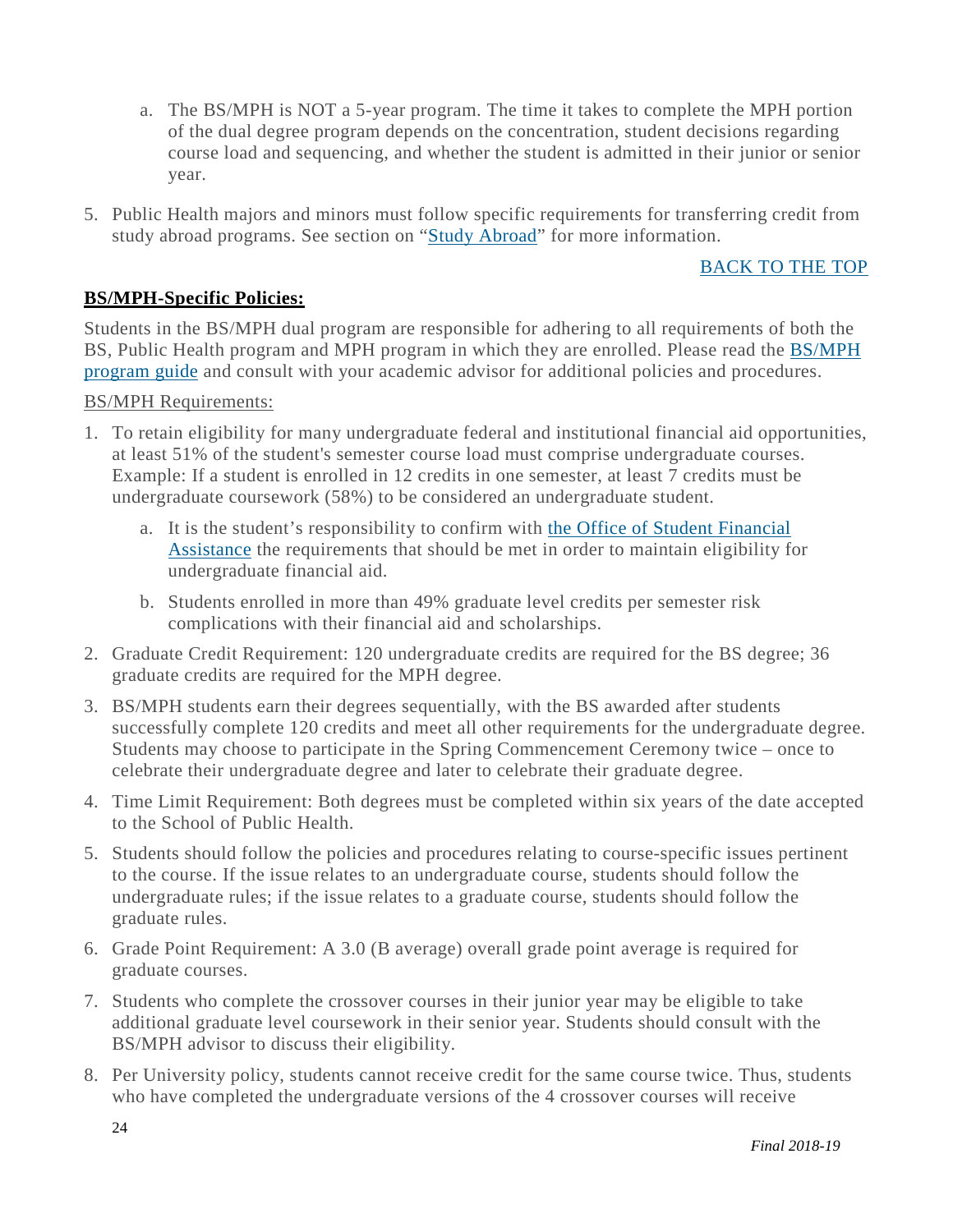academic credit only at the undergraduate level. Students will also have to take the relevant courses at the graduate level to complete their MPH degree (e.g., if a student takes undergraduate epidemiology to fulfill the BS, Public Health requirement, s/he will also have to take a graduate level epidemiology course to fulfill the MPH requirement). For this reason, students are encouraged to decide whether to apply to the BS/MPH program at the earliest opportunity to avoid taking crossover classes until a decision has been made on their application. MPH students have the opportunity to waive and replace core MPH courses based on their academic knowledge. Students may discuss the waive and replace policy with their MPH advisor and will be required to complete appropriate petitions to obtain written approval in advance. Approval to waive and replace is not guaranteed.

- 9. BS/MPH students will be assigned an MPH program advisor upon acceptance to the BS/MPH. Students should consult with their undergraduate advisor on their requirements to complete their BS. Students should consult with their MPH advisor to map out their MPH graduate plan and ask questions about the MPH curriculum and requirements. Upon graduation from the BS in Public Health, students will work with their MPH advisor only.
- 10. After completing the BS degree, students will follow all graduate policies, including completion of:
	- a. Human research training (CITI training);
	- b. 16 hours of professional enhancement (8 hours before completing the BSPH and another 8 hours before completing the MPH) activities;
	- c. The GWSPH Academic Integrity Quiz.

#### Financing the BS/MPH Program

Prior to the award of the BS degree, BS/MPH students are eligible only for undergraduate financial assistance and are not eligible for merit scholarships from GWSPH. The fixed rate undergraduate tuition plan remains in effect for full-time BS/MPH students while completing their BS degree.

Students who are still enrolled at GW after completion of their BS will pay the graduate rate on a per-credit basis. Once matriculated into the graduate program, BS/MPH students are eligible for graduate support and the [Grad2Grad](https://graduate.admissions.gwu.edu/grad2grad) program.

To retain eligibility for undergraduate Federal and institutional financial aid, the number of graduate courses for which an undergraduate student is registered in any given semester or summer session must be less than half of his or her total course load. Students must be enrolled in 51% undergraduate credits each term of the BS degree.

#### Grad2Grad Program

Current undergraduate students at GW may be interested and eligible to participate in the Grad2Grad program to continue graduate study (master's and graduate certificate programs) at GW. Benefits to participation in the Grad2Grad program include reduced tuition fees and, for many programs, the waiver of graduate admissions examinations.

To qualify for the Grad2Grad program, students must immediately enroll in a graduate program (master's or graduate certificate program) after earning their undergraduate degree.

For more information and Grad2Grad application, please visit the [Grad2Grad](https://graduate.admissions.gwu.edu/grad2grad) program website.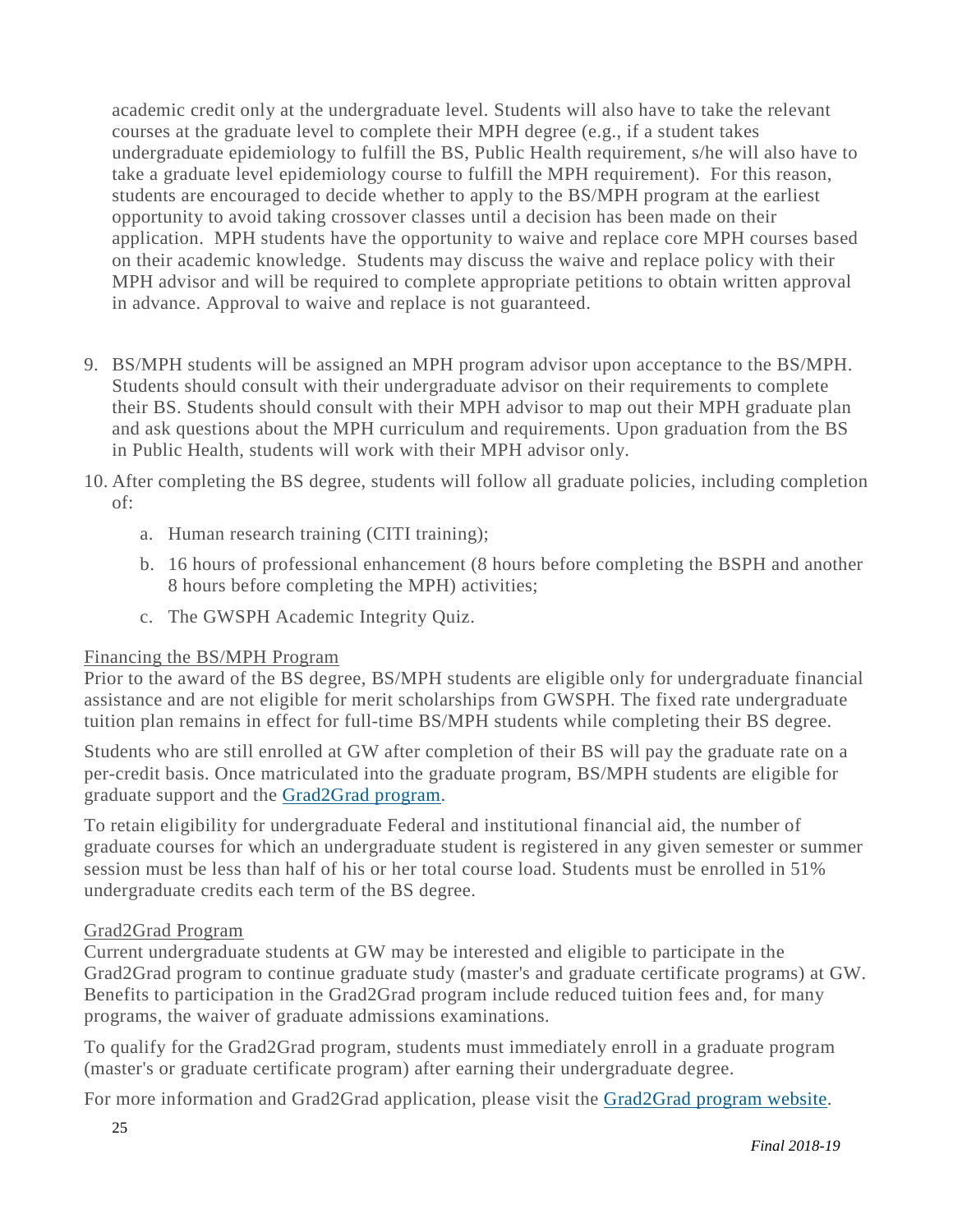### <span id="page-26-0"></span>**19.GeneralEducation Requirement**

Under the University General Education Requirement, undergraduate students in GWSPH are required to take 20 credits in approved courses in the areas of written communication, critical or creative analysis in the humanities, critical or quantitative analysis in the social sciences, quantitative reasoning, and scientific reasoning. For the distribution of these requirements, please see the University General Education Requirements GW Bulletin.

#### BACK TO THE TOP

### <span id="page-26-1"></span>**20.Independent Study Course Requirements**

Independent study is designed to provide the student with an opportunity to gain or enhance fieldspecific knowledge. Independent study plans must be approved *prior* to the beginning of the semester. Additional details, forms and instructions for registration are available [online.](file://dit-filefb-p05.ead.gwu.edu/GROUP/Academic%20Affairs/HANDBOOKS/2018/Public%20Health%20Major-Specific%20Policies:) Absent exceptional circumstances, independent study projects may not be used as a substitute for an available required or elective course and may not cover substantially the same subject matter that is available in a required or elective course. In addition, independent study projects may not cover substantially the same subject matter that is available in a required or elective course.

### <span id="page-26-2"></span>**21.Enrolling for a Course at Another School or Institution**

Once enrolled at GWSPH, undergraduate students are expected to complete course requirements at GWSPH. However, students in the Exercise Science and Nutrition Science programs may transfer up to 9 credits (or 3 courses) for required coursework completed at another institution. Public Health majors can transfer up to 9 credits towards their elective or general education requirements. They cannot transfer back core requirements. Public Health minors may transfer up to 3 elective credits from approved domestic programs. Advisors can assist in the course transfer approval process.

If a student wishes to register concurrently at GW and another Washington, DC area institution, they must request written permission in advance. To request such permission, please follow these steps:

- Read the guidelines on the Registrar's Consortium [page.](https://registrar.gwu.edu/consortium)
- Complete the [petition](https://registrar.gwu.edu/sites/g/files/zaxdzs2171/f/downloads/consortium-form.pdf) and attach the syllabus of the course desired to take.
- Obtain student advisor's signature by sending the form to [sphundergrad@gwu.edu.](https://registrar.gwu.edu/sites/g/files/zaxdzs2171/f/downloads/consortium-form.pdf)
- Please see the Consortium of Universities of the Washington [Metropolitan](http://www.consortium.org/) Area website for more information.

#### [BACK](#page-2-0) TO THE TOP

### <span id="page-26-3"></span>**22. Study Abroad**

Students may take electives from the list of [approved](https://publichealth.gwu.edu/sites/default/files/downloads/Study%20Abroad%20Course%20Decisions_Publish_2016-07-11.pdf) electives. Courses not on the pre-approved list may be submitted in advance for review and possible approval. Students should utilize the GW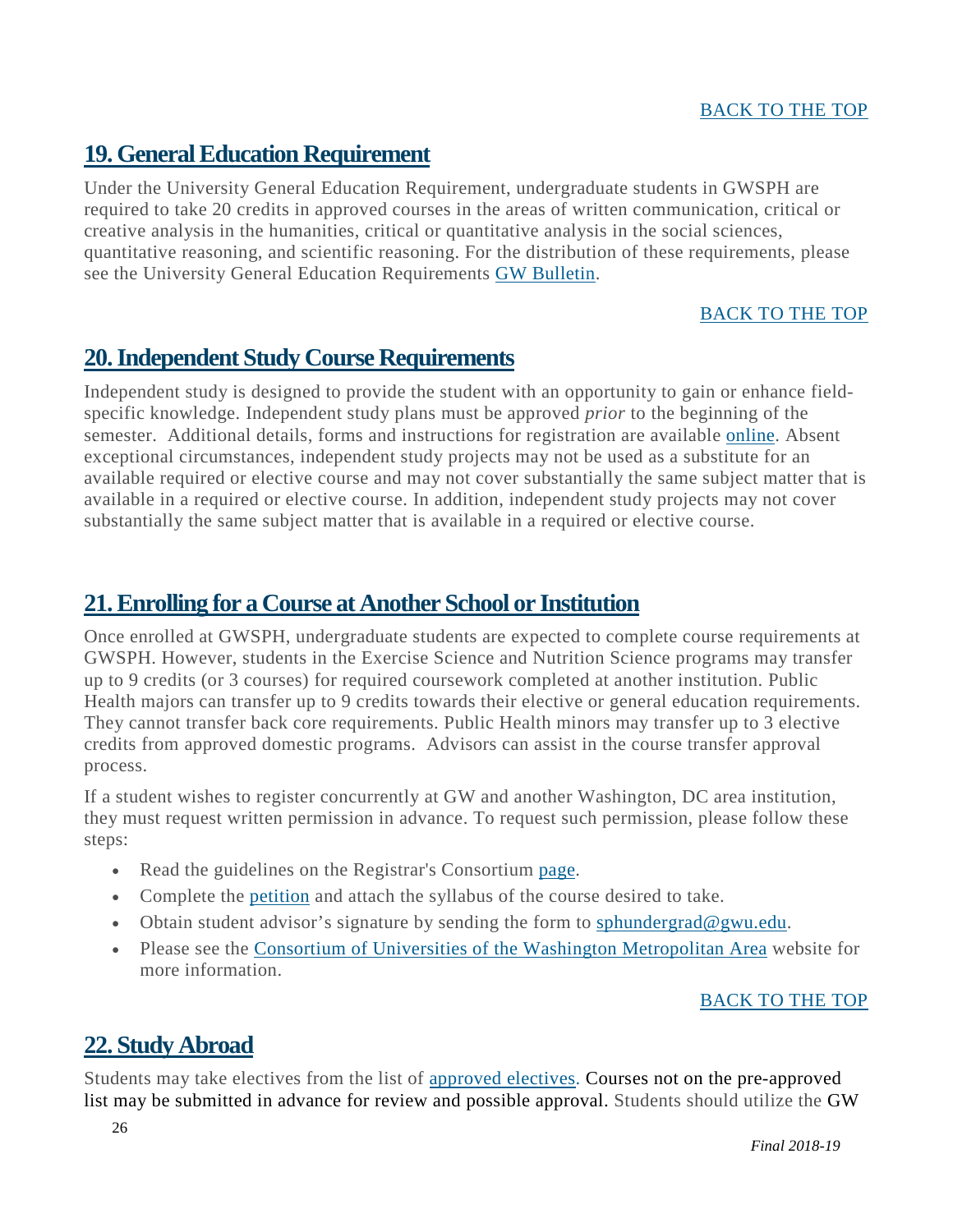Office for Study Abroad's [petition](https://studyabroad.gwu.edu/transferring-credit) for credit and obtain departmental approval. Students must earn a grade of C or above in order to receive transfer credit.

Students must have a 2.75 cumulative grade-point average at the time of application and have completed 45 credits prior to departure. Undergraduates who wish to study abroad during the academic year should contact the Office for Study Abroad concerning eligibility, procedures, requirements, and fees for participation.

For more information, please see the University [Regulations.](http://bulletin.gwu.edu/university-regulations/#Abroad)

#### **Exercise Science and Nutrition Science Majors**

Exercise Science and Nutrition Science majors follow the general university requirements for study abroad programs. For more information, please see the [University Regulations](http://bulletin.gwu.edu/university-regulations/#Abroad) and visit the [GW](https://studyabroad.gwu.edu/)  [Office for Study Abroad](https://studyabroad.gwu.edu/) website.

#### **Public Health Majors**

Students in the Public Health program must adhere to specific study abroad requirements. Public Health majors may transfer up to 9 elective credits from study abroad programs. Public Health minors may transfer up to 3 elective credits from study abroad programs. For more information, please contact your academic advisor.

#### [BACK](#page-2-0) TO THE TOP

### <span id="page-27-0"></span>**23. Applying for Admission**

#### **Bachelor of Science**

#### **Bachelor of Science in Exercise Science or Nutrition Science**

Students may enter the BS in Exercise Science or Nutrition Science as first-year students when they apply to GW through the Office of Undergraduate Admissions. Current GW students who wish to transfer to the BS in Exercise Science or Nutrition Science from another GW major should submit the Internal Transfer Application to the Department of Exercise and Nutrition Sciences.

Students from other universities who wish to transfer to GW's BS in Exercise Science or Nutrition Science program should apply through the Office of [Undergraduate](https://undergraduate.admissions.gwu.edu/) Admissions.

#### **Bachelor of Science in Public Health**

**\*\*Please note: These public health admissions policies apply ONLY to the 2018-19 academic year. Starting in Spring 2019, there will be significant changes to the admissions process. Details about the new admissions policies will be posted on the [undergraduate](https://publichealth.gwu.edu/admissions/undergraduate-admissions) admissions page. Interested students are encouraged to inquire.**

All students seeking to enter the BS in Public Health degree must apply to the program during their sophomore year or in the first semester of their junior year (determined by credit hours) and hold a 3.0 GPA or higher. To apply to join the program, eligible students must submit a completed application by October 1st, please see the BS in Public Health program guide for application details and instructions.

Students applying to GW for freshman admission cannot be considered for the BS in Public Health at the time of their application. They should apply to GW as an undeclared major through the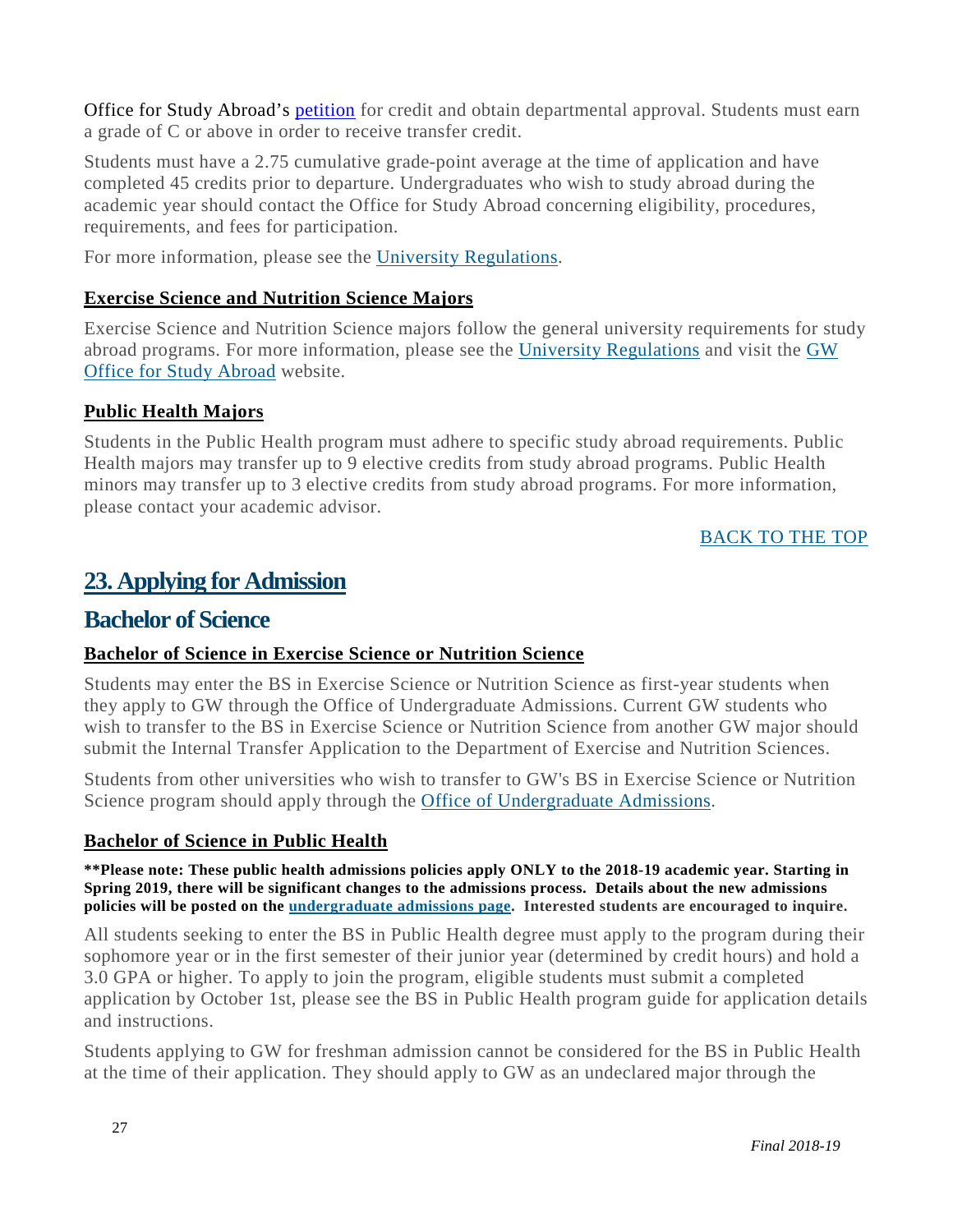Office of Undergraduate Admissions, then apply to join the public health major when they reach sophomore or junior status.

Students transferring to GW from other universities that wish to enter the BS in Public Health must first apply for admission to GW through the Office of Undergraduate Admissions. They may then complete the Internal Transfer Application process to be considered for the BS in Public Health during their first year at GW.

#### [BACK](#page-2-0) TO THE TOP

### **BS/MPH**

Only BSPH majors with a cumulative GPA of 3.3 or higher are eligible to apply to the BS/MPH program. Students must be admitted to the BSPH major before applying to the BS/MPH program.

Students interested in the BS/MPH program apply directly to any of the MPH programs.

For more information about the online application for the BS/MPH program, please see the "Admissions Requirements" section of the BS/MPH tab of the BS, Public Health [program](https://publichealth.gwu.edu/programs/public-health-bs) page.

### **Minor**

\*\*Students may not declare a minor in the same program for which they enrolled as a major. (Example: An Exercise Science major may not declare a minor in Exercise Science.)

Visit the [Undergraduate](https://publichealth.gwu.edu/programs/undergraduate-minors) Minors program page to learn more about program offerings.

#### **Minor in Exercise Science**

Students can apply at any time, either before or after being accepted to GW. Students must have a 2.5 cumulative GPA to become a minor. There is no admissions process – qualified students will be admitted to the minor on a space available basis. Students should submit their home school's minor declaration form.

#### **Minor in Nutrition Science**

Students can apply at any time, either before or after being accepted to GW. Students must have a 2.5 cumulative GPA to become a minor. There is no admissions process – qualified students will be admitted to the minor on a space available basis. Students should submit their home school's minor declaration form.

#### **Minor in Public Health**

Students can apply to the minor in Public Health any time after having their first semester at GW. Students must have a 2.8 cumulative GPA (this will be 2.75 in Spring 2019 as part of the new admissions policy.) to become a minor. There is no admissions process – qualified students will be admitted to the minor on a space available basis.

There is a waitlist for the Public Health minor. Please contact Kristen Pinto at [kristenp9@gwu.edu](mailto:kristenp9@gwu.edu) to add yourself to the waitlist.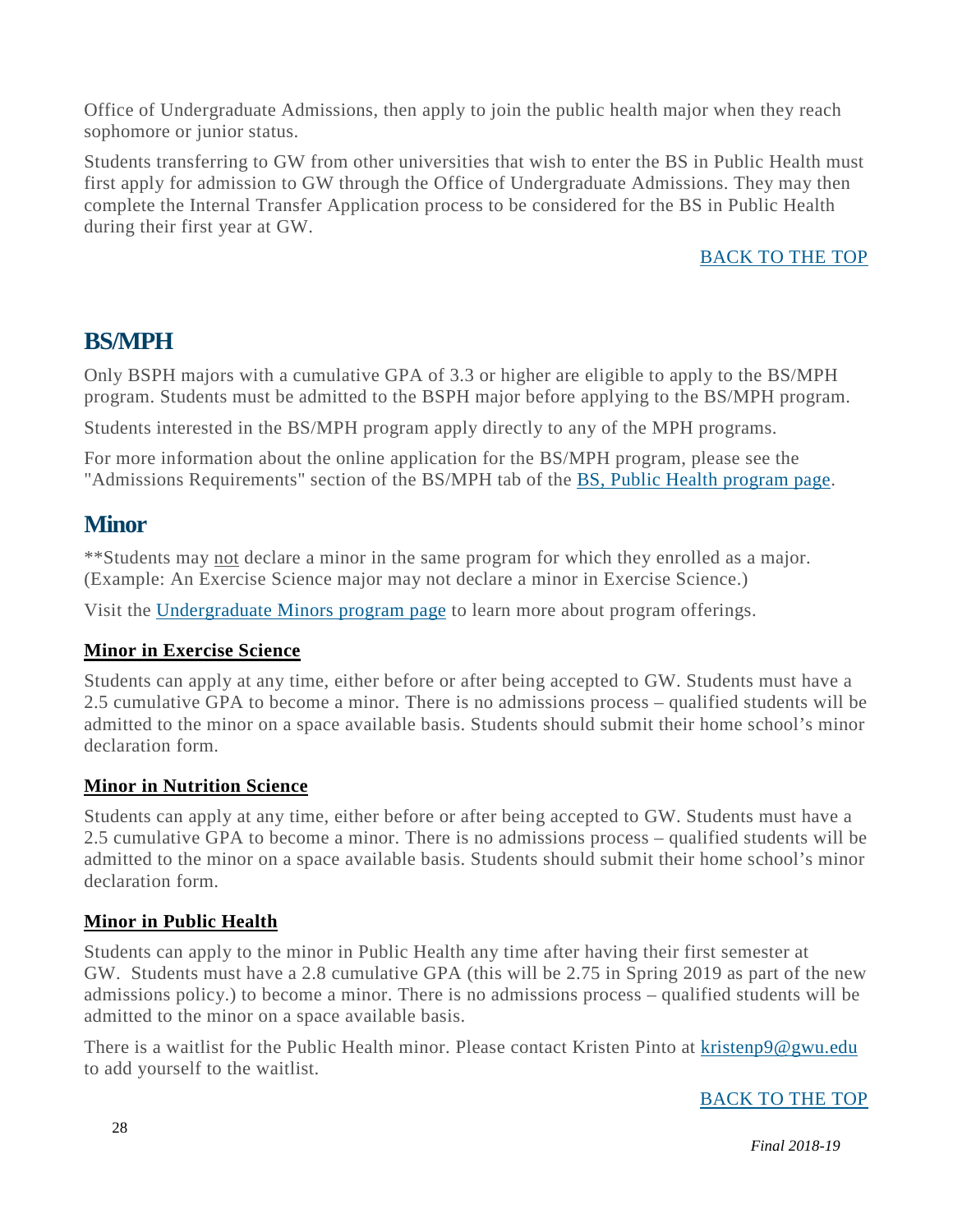### <span id="page-29-0"></span>**24. Applying for Readmission**

Students who were previously registered at the George Washington University and who wish to resume studies after discontinuing enrollment for one or more semesters (summer sessions and leaves of absence excluded) must apply for [readmission.](https://gwadmissions.secure.force.com/tgtx/targetx_eventsb__formpage?formid=217782) Applications are accepted at any time as long as they adhere to the deadlines for each semester.

Students seeking readmission must be in good academic standing, have official transcripts sent to the Office of Undergraduate Admissions from all other institutions of higher education they attended in the interim and fill out the [Readmission](https://gwadmissions.secure.force.com/tgtx/targetx_eventsb__formpage?formid=217782) Application.

Applicants for readmission are subject to the University [regulations](http://bulletin.gwu.edu/university-regulations) in effect at the time of readmission. The application fee is waived for students applying for readmission after previous enrollment as a degree candidate. Students seeking readmission as degree candidates after previous enrollment in non-degree status at GW must submit the Common [Application](https://www.commonapp.org/school/george-washington-university) and all required credentials that were not submitted previously or required for non-degree admission.

#### **Deadlines**

Fall Semester: March 15 Spring Semester: October 31 Summer Sessions: 4 weeks prior to the beginning of the desired summer session

#### [BACK](#page-2-0) TO THE TOP

### <span id="page-29-1"></span>**25. Preparation forGraduate School**

An undergraduate degree from GWSPH prepares students for a wide range of careers and graduate school experiences. Our faculty, advisors, and career counselors are ready to speak with students about a variety of graduate school options, such as public health, medicine, nursing, physical therapy, law, policy, international affairs, and business.

#### **Preparation for Medical Professions**

A student who plans to apply to medical, nursing, physician assistant, or other health profession schools should fulfill the general requirements of their program. The health [professions](https://prehealth.gwu.edu/) advisors in the Columbian College Office of [Undergraduate](https://columbian.gwu.edu/undergraduate-majors) Studies provide advice about academic preparation for medical school. Students should also meet with their academic advisor to plan their course of study to meet all pre-health prerequisites and prepare for entrance exams.

#### **Preparation for Law School**

A broad liberal arts education is the best undergraduate preparation for law school. Students are encouraged to use elective credit to increase the breadth of their program of study. Advice about academic preparation for law school is provided by the [pre-law](https://prelaw.gwu.edu/) advisor in the [Columbian](http://columbian.gwu.edu/undergraduate-majorscolumbian.gwu.edu/undergraduate-majors) College Office of [Undergraduate](http://columbian.gwu.edu/undergraduate-majorscolumbian.gwu.edu/undergraduate-majors) Studies.

#### [BACK](#page-2-0) TO THE TOP

### <span id="page-29-2"></span>**26. Other Regulations**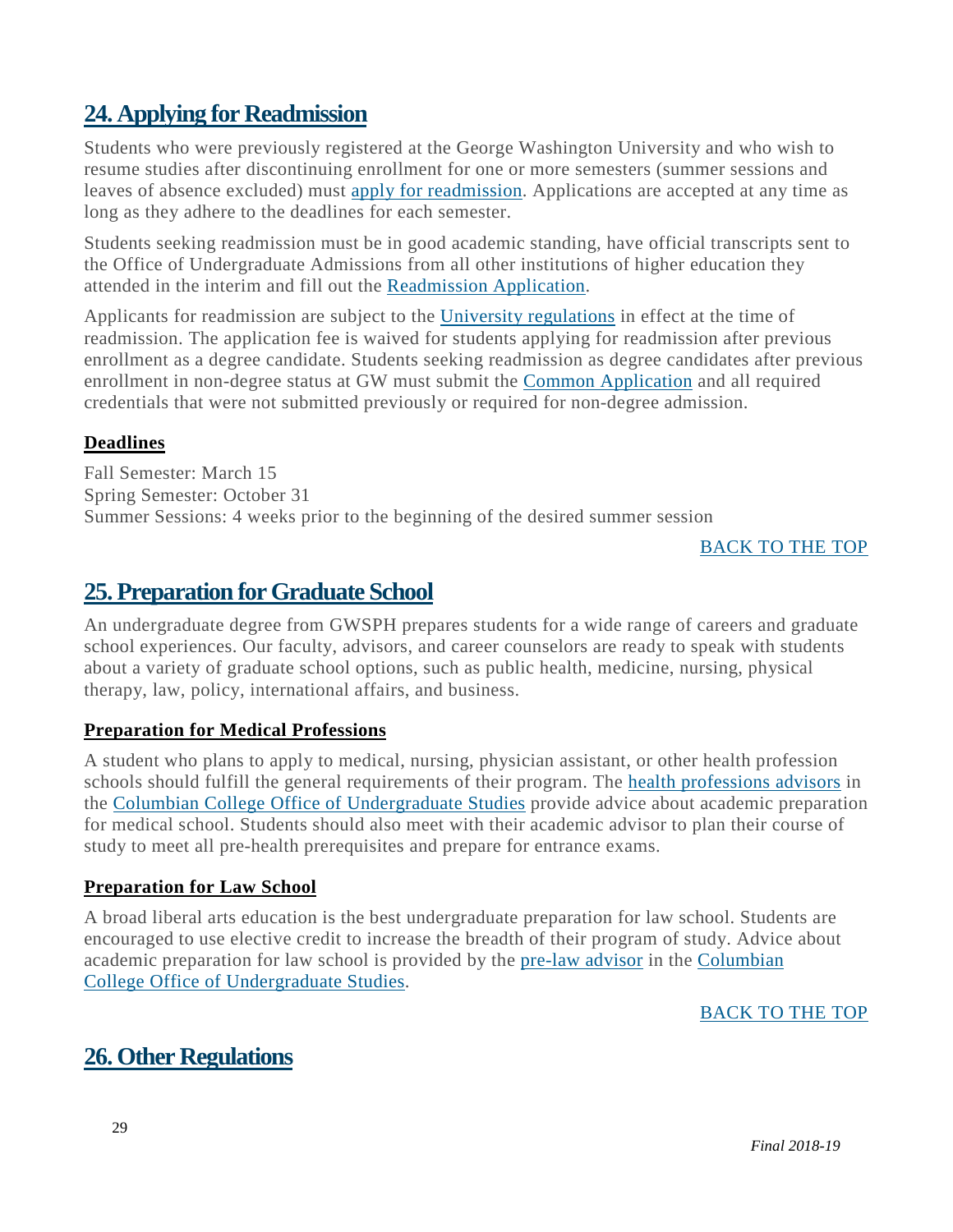Other regulations applicable to undergraduate students of the University can be found under University [Regulations.](http://bulletin.gwu.edu/university-regulations/)

#### [BACK](#page-2-0) TO THE TOP

### <span id="page-30-0"></span>**GUIDEFOR POST-ACCEPTANCE**

### <span id="page-30-1"></span>**Initial Steps**

Students are responsible for a number of pre-and post-enrollment activities. The following items require action on the part of the student and should be considered essential in the orientation and acclimation process. Once a student has returned the Declaration of Intent documents and has made a deposit, the student should set up their [NetID.](http://gwid.gwu.edu/)

#### <span id="page-30-2"></span>**1. The GWSPH Source**

"The Source" is home to many resources for students, faculty and staff.

All students will use The Source to find the Academic Integrity Quiz described in the section, "In the First Two Weeks." Currently, The Source can be utilized one of two ways. First, if you know the name of the resource you are looking for, simply type it (or part of it) into the search bar and click the icon. You can also use the category filters under "Resources" to help you locate the resource you are looking for.

Secondly, under the "Faculty," "Researchers" and "Staff" tabs, you will find navigation that will help you locate information and resources similar to those available on the school's website.

Net ID and Password is needed to log into the [GWSPH](http://publichealth.gwu.edu/content/gwsph-source) Source.

#### [BACK](#page-2-0) TO THE TOP

#### **2. DegreeMap**

- [DegreeMAP](https://registrar.gwu.edu/degreemap) is GW's online advising tool for use by students and advisors.
- To use the planner, log in to DegreeMAP:
	- o Log in to the GWeb [Infosystem](https://banweb.gwu.edu/)
	- o Click on the Records and Registration link
	- o Click on the Student Records Information link
	- o Click on the DegreeMAP link
	- o Click the "Launch DegreeMAP" button

<span id="page-30-3"></span>Please note that students are responsible for meeting all degree requirements and that DegreeMAP should be used for planning purposes.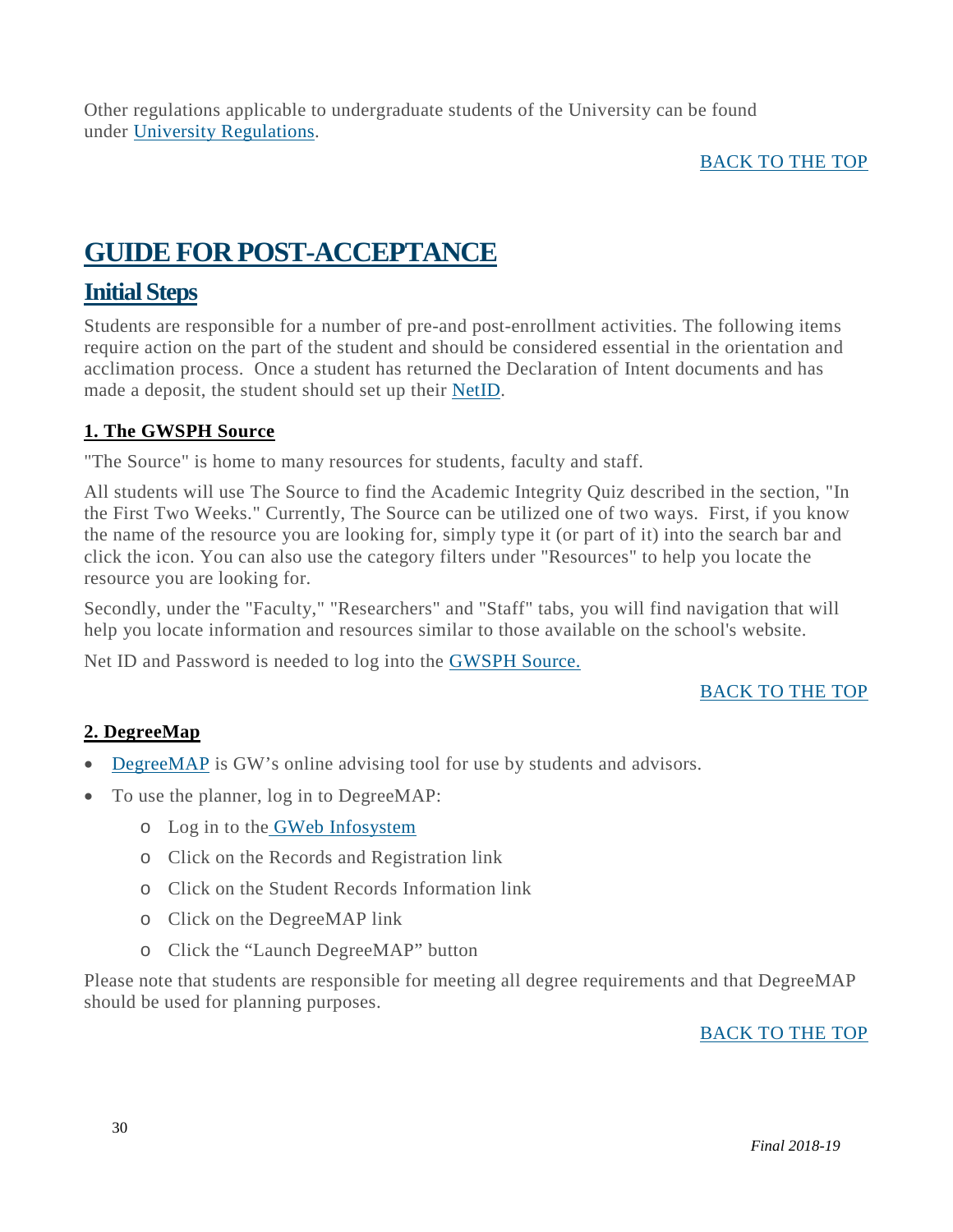#### **3. Register for Classes**

#### **On Campus Students**

- Visit the [Registration](http://publichealth.gwu.edu/academics/courses/registration-steps) Tutorial
- After the student has met with an advisor, they may register online through [BanWeb.](https://banweb.gwu.edu/PRODCartridge/twbkwbis.P_WWWLogin)
- There may be late changes in the schedule that are not reflected in those documents found on the Milken Institute SPH website. Always check the University [Schedule](http://www.gwu.edu/%7Eschedule/) of Classes.

#### [BACK](https://publichealth.gwu.edu/content/undergraduate-student-handbook#_BACK_) TO THE TOP

#### <span id="page-31-0"></span>**4. Read the Weekly Student Newsletter**

All enrolled Milken Institute SPH students receive the weekly newsletter, sent to their gwu.edu email address. The Monday newsletter compiles all the important deadlines, events and announcements for the coming weeks. It is advised that all students read the student newsletter each week to be aware of current events, activities, and updates. Students are also added to the undergraduate SPH newsletter managed by the undergraduate advising team.

#### <span id="page-31-1"></span>**5. Opt-In to the Student Listserv**

Students are also welcome to join the opt-in Milken Institute SPH listserv that includes students, alumni, faculty, staff and members of the community. The list is used to distribute information on seminars, internships, fellowships, and professional conferences. Once a member of the list, you can send public health related announcements to fellow list members.

If you are interested in subscribing to the GWSPH listserv, please:

- 1. Send an email to Robin Delk [\(robin3@gwu.edu\)](mailto:robin3@gwu.edu)
- 2. Write "Subscribe to Listserv" in the subject field of the email
- 3. Simply include "Please add me to the undergraduate student listserv" in the body.

### <span id="page-31-2"></span>**IN THE FIRST TWO WEEKS**

### <span id="page-31-3"></span>**1. Complete Academic Integrity Requirements**

All Milken Institute School of Public Health Students are required to complete the GW [Academic](http://publichealth.gwu.edu/integrity#GW%20Integrity) [Integrity](http://publichealth.gwu.edu/integrity#GW%20Integrity) Activity. This must be completed **within 2 weeks of starting your coursework** at Milken Institute School of Public Health. Email confirmation of your completion of the integrity quiz to the Student Records Office at [sphundergrad@gwu.edu](mailto:sphundergrad@gwu.edu) and your advisor will forward it to the Student Records team. For more information please visit the school's [website.](http://publichealth.gwu.edu/integrity)

#### [BACK](#page-2-0) TO THE TOP

### <span id="page-31-4"></span>**2. Complete Human Subjects ResearchTraining Requirements**

All students in the GWSPH are required to complete training regarding human subject protection regulation and the Health Insurance Portability and Accountability Act of 1996 (HIPAA). To fulfill this requirement, a student must complete the Collaborative IRB Training Initiative (CITI) Course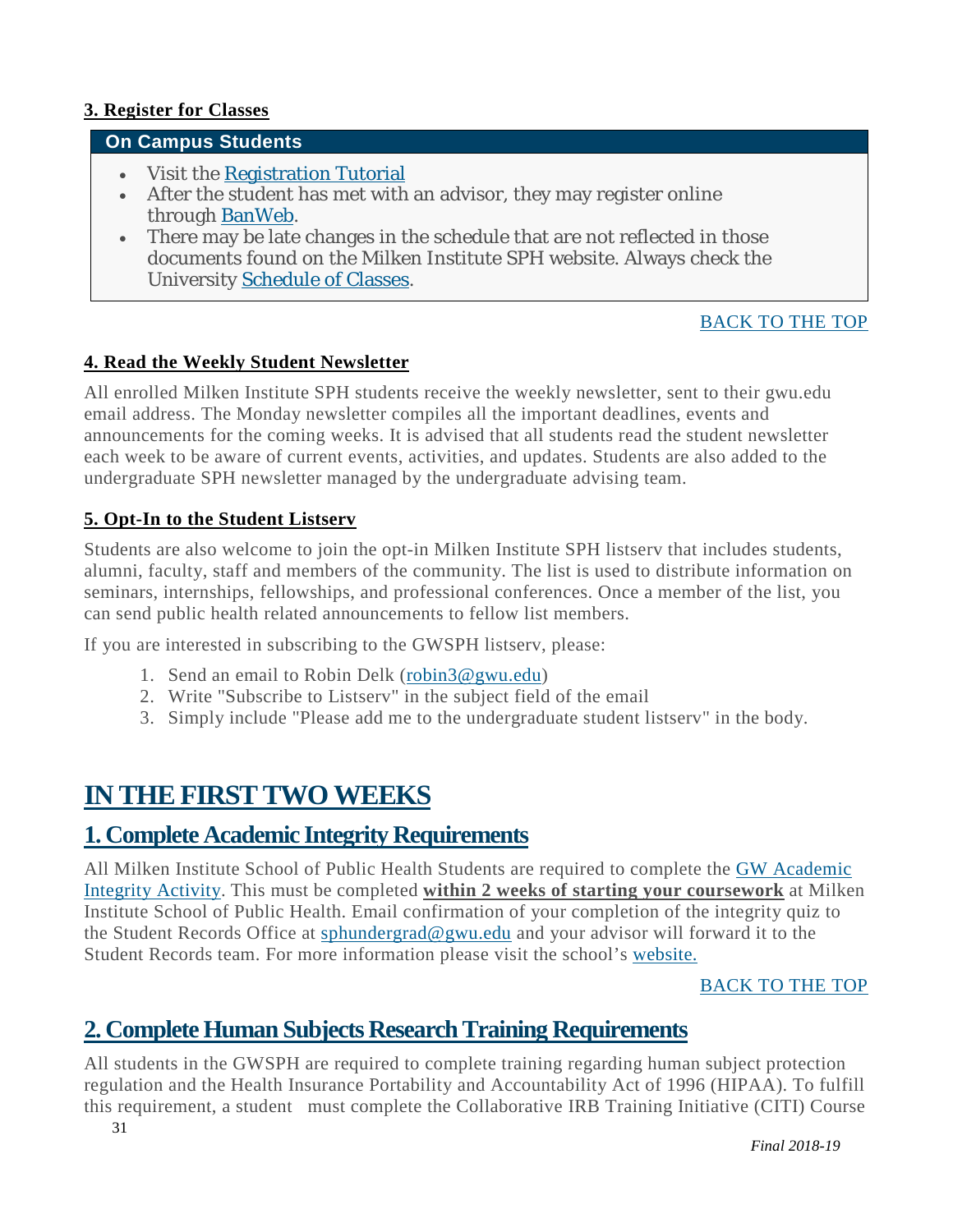in The Protection of Human Research Subjects. All GWSPH students are required to complete the CITI module Social and Behavioral Researchers or the Biomedical track which can be found under Human Subjects Research Training. CITI coursework must be completed before the end of their first semester/two modules.

The CITI course is available online. Be sure to print out the certificate of completion for the CITI course and keep a copy for your records. Students will need this documentation for any IRB submission package. Documentation of completion is also required for graduation clearance. Students will submit these documents to [sphundergrad@gwu.edu](mailto:sphundergrad@gwu.edu) and advisors will send to the Office of Student Records. Additional training requirements exist for students who plan to conduct some types of research (e.g., clinical research).

#### **To get started:**

- 1. Go to [www.citiprogram.org](http://www.citiprogram.org/)
- 2. Click: Register for the CITI course
- 3. Select Institution (GWU is under All Others, a drop-down list)
- 4. Create a new username and password.
- 5. Enter contact information

#### [BACK](#page-2-0) TO THE TOP

### <span id="page-32-0"></span>**PRIOR TO GRADUATION**

### **1. Participate in ProfessionalEnhancement(PE) Activities**

Over the course of four years, all GWSPH students must complete eight hours of professional enhancement activities. These activities supplement the academic curriculum and help prepare students to participate actively in the professional community. They enhance practical knowledge and awareness of public health issues – either in general or in a student's specific area of study. Students can fulfill this requirement by attending workshops, seminars, live webinars (recorded webinars or meetings do not fulfill this requirement), or other relevant professional meetings. Download the form at: [publichealth.gwu.edu/academics/forms.](http://publichealth.gwu.edu/academics/forms)

How to complete the Professional Enhancement Requirement: submit to your academic advisor or to [sphundergrad@gwu.edu.](mailto:sphundergrad@gwu.edu)

<span id="page-32-1"></span>If unsure of whether the activity is appropriate for the PE or not, students should reach out to an advisor to obtain approval prior to attending the PE activity. Include information (name of a conference/objective of the activity), so the advisor can determine if the activity is valid for PE credit. Note that if advanced approval is not secured, PE activity may or may not be eligible to count toward PE requirements.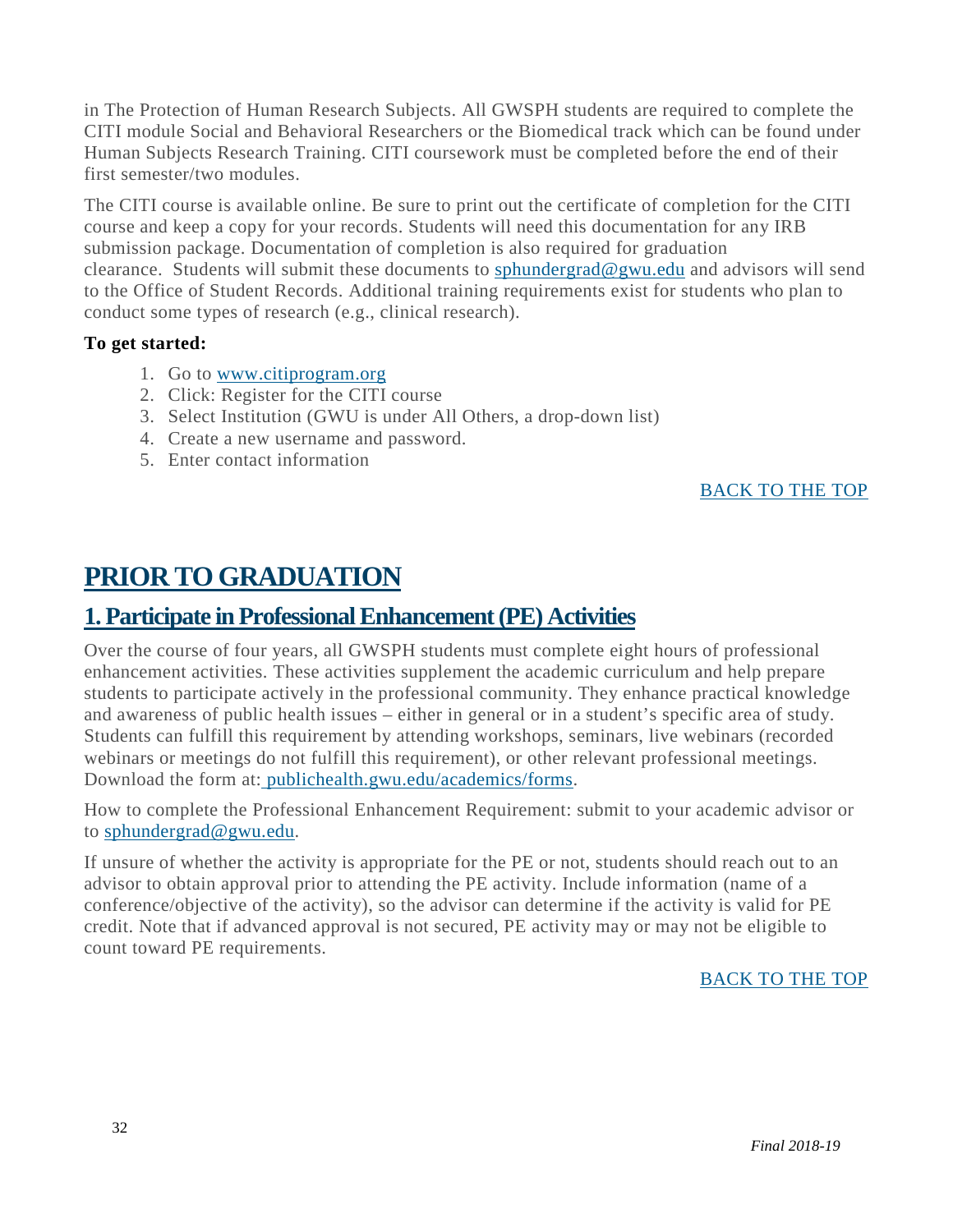### **GRADUATION & BEYOND**

### <span id="page-33-0"></span>**1. Preparing to Graduate**

Students are responsible for ensuring that they have met all degree requirements prior to applying for graduation. The GWSPH strongly recommends that all students review their degree progress in the semester prior to graduation and contact their advisor with questions or concerns.

All undergraduate students apply to graduate via the online application on [GWeb.](https://banweb.gwu.edu/PRODCartridge/twbkwbis.P_WWWLogin) In most cases, students will be notified by their academic advisor that they have been approved or denied to graduate; students who have not been contacted should contact their academic advisor.

For more information, please visit the GWSPH [Graduation](http://publichealth.gwu.edu/academics/graduation) website and the Office of the [Registrar.](https://registrar.gwu.edu/online-graduation-application-instructions)

#### **Graduation Requirements and Deadlines for Degree Completion:**

While degrees are awarded at the end of each semester, 3 times per year, formal commencement ceremonies occur only in May. Students are eligible to graduate only after they have completed all degree requirements (see your advisor or Student Records) and have no financial obligations to the University. The BS degree designation may be used after the student's name only when all degree requirements are completed.

#### **Graduating Early:**

Students may be eligible to graduate earlier than their expected graduation date if they have fulfilled all degree requirements. If you are interested in pursuing this option, please contact your academic advisor.

#### **Application for Graduation - Information and Deadlines:**

All students must apply to graduate. Students with 9 or fewer credits remaining may apply to walk in the commencement ceremony but will need to reapply to graduate after all remaining graduation requirements have been completed. Instructions for the online application as well as instructions for late applications can be found here on the [University](http://registrar.gwu.edu/graduation) Website.

### **2. Alumni**

#### **GWU Alumni Association**

For more information, visit the [University's](http://alumni.gwu.edu/gw-alumni-association) Alumni website.

#### <span id="page-33-1"></span>**AlumniCommunication**

Stay up to date on Milken Institute SPH events, job opportunities, featured alumni and other information through the Alumni Newsletter and GW Public Health Alumni [LinkedIn](https://www.linkedin.com/groups/4096989/profile) page. Current BSPH students are eligible to join the GW Public Health Student [LinkedIn](https://www.linkedin.com/groups/4536766/profile) page.

To subscribe to the Alumni Newsletter, please make sure your preferred email address is up to date. You will automatically start receiving the Alumni Newsletter after graduation to your listed preferred email address.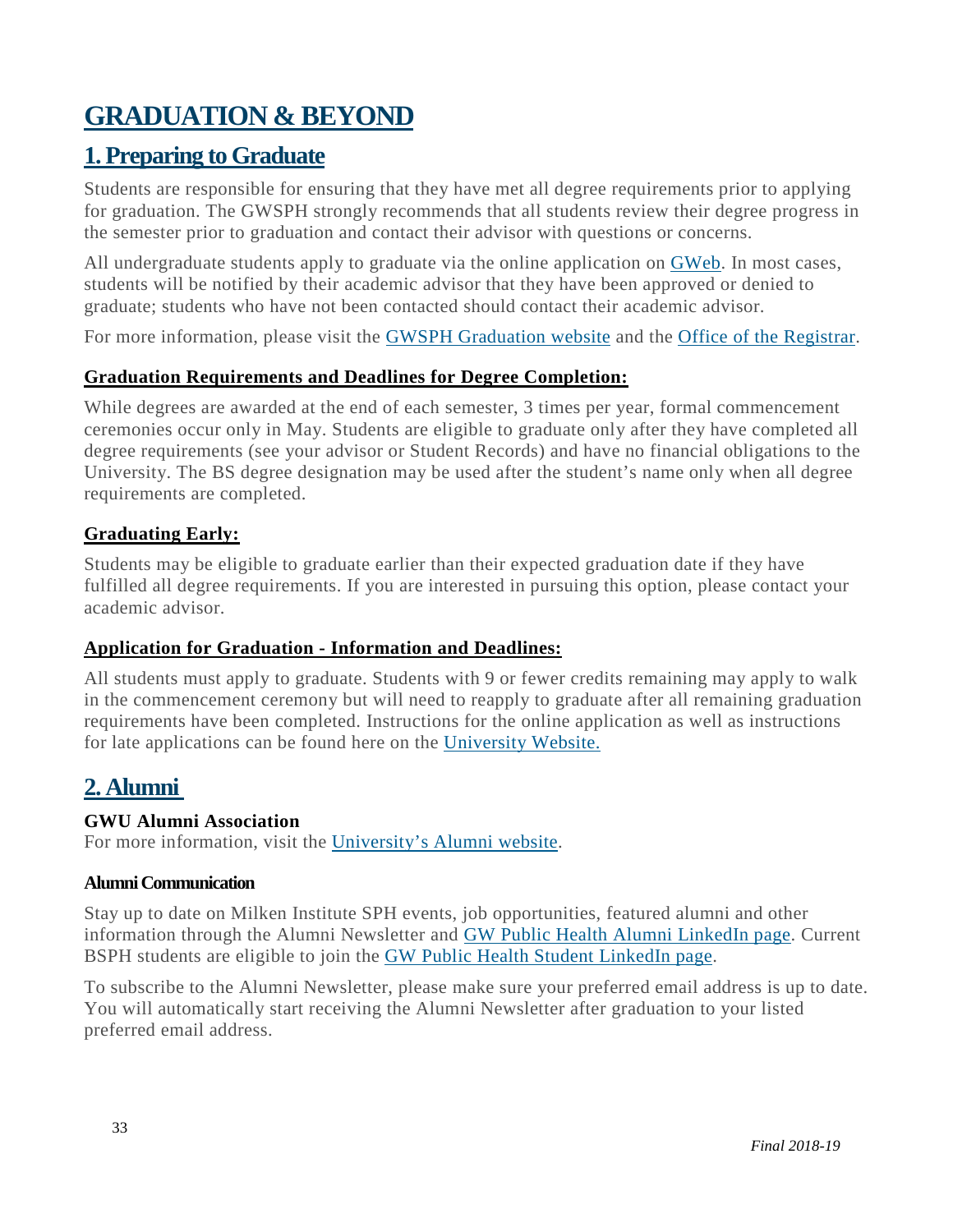### <span id="page-34-1"></span>**3. Alumni Course Audit Program**

The Alumni Course Audit Program allows GW alumni as well as DC residents 60 years of age and older who reside in the neighborhoods surrounding GW's Foggy Bottom and Mount Vernon campuses the opportunity to attend a wide selection of GW courses on a not- for-credit basis. For more information visit the Alumni Course Audit [Website.](https://alumni.gwu.edu/alumni-course-audit-program) Note: Only residential courses are available for alumni audit.

#### [BACK](#page-2-0) TO THE TOP

### <span id="page-34-2"></span>**STUDENT LIFE & OTHER RESOURCES**

### <span id="page-34-3"></span>**1. Counseling Center**

The GW University Counseling Center offers a wide variety of counseling services to students including individual counseling, group counseling, academic support, career counseling, referral information, and alcohol/drug services. The Counseling Center is available to both undergraduate and graduate students.

For more information:

Marvin Center, Ground Floor • 800 21st Street, NW • Washington, DC 20052 Phone: 202-994- 5300 • Fax: 202-994-5267 • [counsel@gwu.edu](mailto:counsel@gwu.edu) • [Website](http://counselingcenter.gwu.edu/)

### <span id="page-34-4"></span>**2. Safety, Security & University Operating Status**

For up to date safety, security, and university operating status please visit: [http://campusadvisories.gwu.edu/.](http://campusadvisories.gwu.edu/) Important Phone Numbers:

GW Security Desk: 202-994-8800

GW [University](http://police.gwu.edu/) Police 202-994-6111

Note: due to the nature of the online programs, classes will generally not be affected by inclement weather.

### <span id="page-34-0"></span>**3. Student Organizations**

#### **Milken Undergraduate Student Association (MUSA)**

The Milken [Undergraduate](https://www.facebook.com/Milken-Undergraduate-Student-Association-MUSA-1766668506922803/) Student Association (MUSA) is the undergraduate branch of the PHSA. The MUSA is a great way for interested undergraduate students to become more involved in the GWSPH community. Throughout the year, MUSA hosts several events for students, including career panels, networking events, fun exercise classes and more!

#### **Public Health Student Association (PHSA)**

The GW Public Health Student [Association](https://www.facebook.com/pg/GWPHSA/about/?ref=page_internal) (PHSA) comprises current graduate and undergraduate students of the Milken Institute School of Public Health. PHSA organizes community service, networking, social, educational, and professional events. Joining the PHSA is an excellent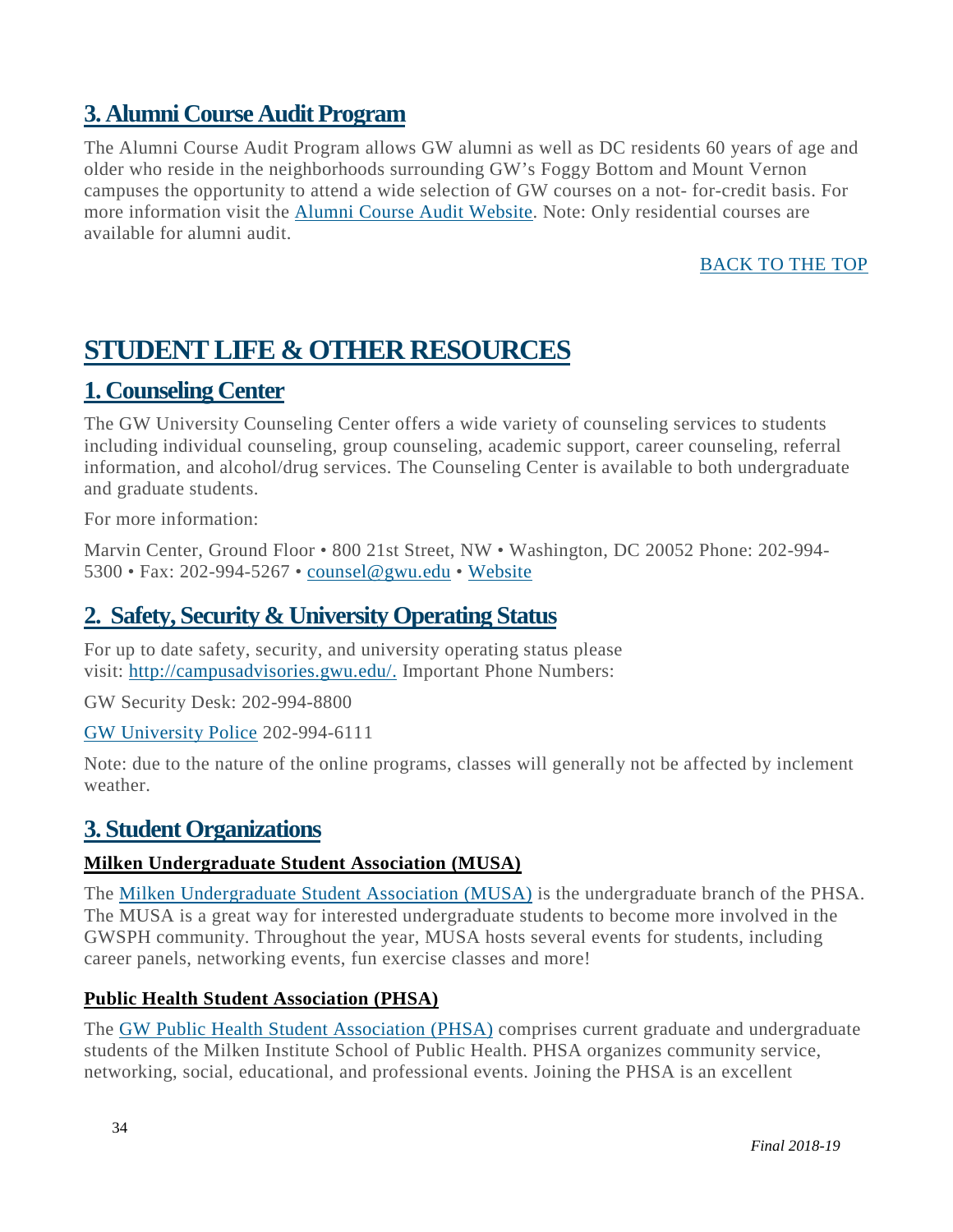opportunity for students to develop their interests in public health and to get involved in the DC and GW public health communities.

#### [BACK](#page-2-0) TO THE TOP

### <span id="page-35-0"></span>**4. University Student Services Offices**

| <b>Student Service</b>                                    | <b>Information/Website</b>                                                           |
|-----------------------------------------------------------|--------------------------------------------------------------------------------------|
| <b>Academic Resources for Athletes</b>                    | http://www.gwsports.com/school-bio/academic-<br>support-resources.html               |
| Academic Technologies                                     | http://acadtech.gwu.edu/                                                             |
| <b>Center for Career Services</b>                         | http://careerservices.gwu.edu/                                                       |
| Dean of Students                                          | http://students.gwu.edu/dean/                                                        |
| <b>Disability Support Services</b>                        | https://disabilitysupport.gwu.edu/                                                   |
| <b>First-Generation Students</b>                          | https://studentengagement.gwu.edu/first-<br>generation-student-support               |
| <b>Gelman Library</b>                                     | https://library.gwu.edu/                                                             |
| <b>GW Bookstore</b>                                       | http://www.bkstr.com/georgewashingtonstore/home                                      |
| <b>GWorld Card Services</b>                               | https://gworld.gwu.edu/                                                              |
| <b>Himmelfarb Library</b>                                 | http://himmelfarb.gwu.edu/                                                           |
| <b>Information Technology Services</b>                    | http://it.gwu.edu/                                                                   |
| International Services Office                             | https://internationalservices.gwu.edu/                                               |
| <b>Multicultural Services</b>                             | https://internationalservices.gwu.edu/multicultural-<br>student-services-center-mssc |
| Office of Military and Veteran<br><b>Student Services</b> | https://services.military.gwu.edu/                                                   |
| <b>Printing Services</b>                                  | http://printing.gwu.edu/                                                             |
| <b>Student Activities Center</b>                          | http://studentengagement.gwu.edu/                                                    |
|                                                           | 202.994.6555                                                                         |